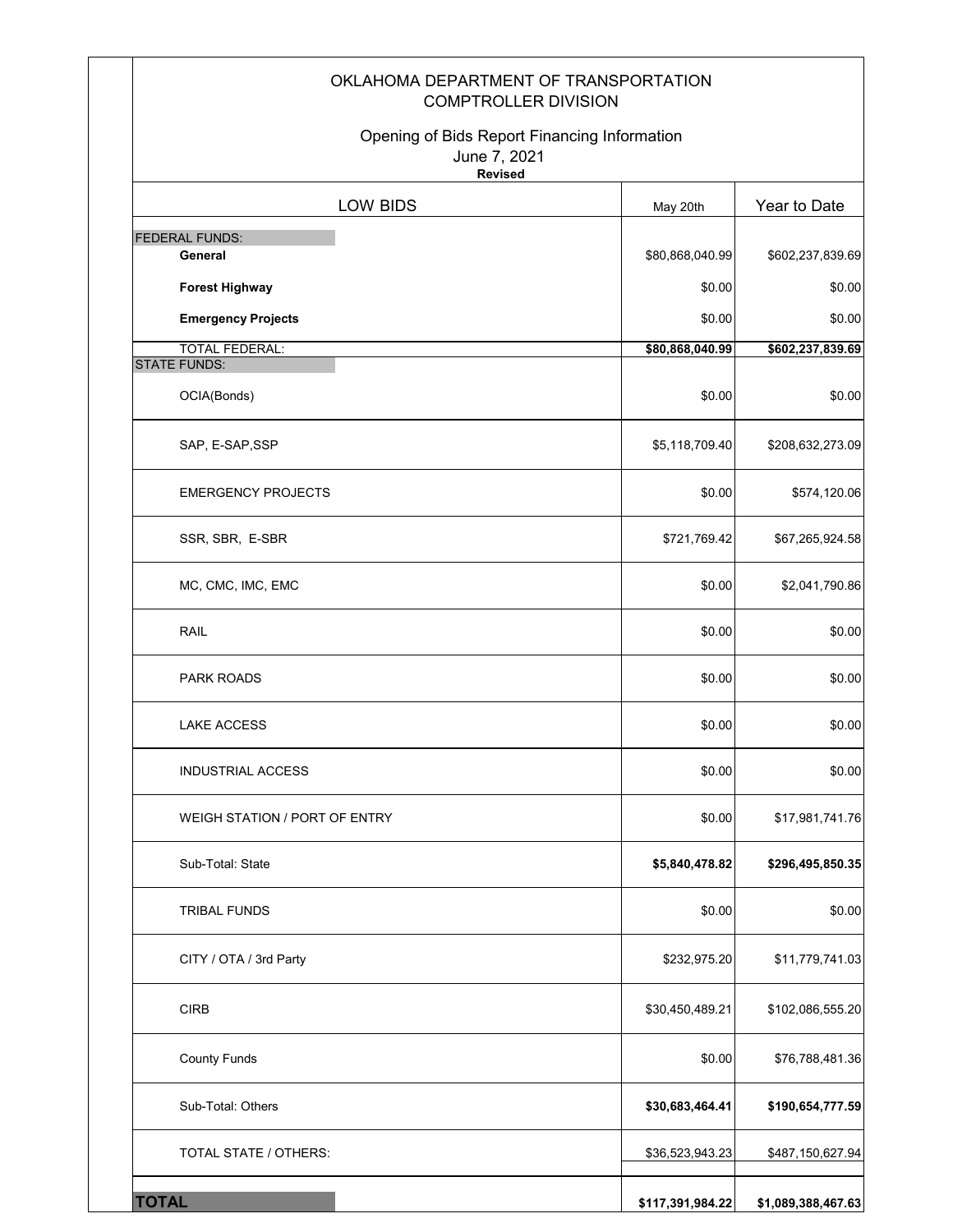|                             |                                                                                                                                                                                                 | Federal                      | <b>State</b> | Other                          | Total        |
|-----------------------------|-------------------------------------------------------------------------------------------------------------------------------------------------------------------------------------------------|------------------------------|--------------|--------------------------------|--------------|
|                             |                                                                                                                                                                                                 |                              | 4,326,926.93 |                                | 4,326,926.93 |
| Call Order: 400             |                                                                                                                                                                                                 | Calendar Days: 175           |              | Division: 5                    |              |
| <b>Contract ID: 200338</b>  |                                                                                                                                                                                                 | Project Length: 0.553 miles  |              | Planholders: 6                 |              |
| J/P No.: 29511(04)          |                                                                                                                                                                                                 | Project No.: SSP-205C(090)PM |              | <b>Bidders: 5</b>              |              |
| <b>Counties: BECKHAM</b>    |                                                                                                                                                                                                 |                              |              |                                |              |
|                             | <b>Contract Description: BRIDGE AND APPROACHES</b><br>SH-34: OVER FARMRAIL RAILROAD AND UNNAMED CREEK.<br>1.1 MILES AND 1.3 MILES SOUTH OF I-40 NEAR ELK CITY.<br>PROJECT LENGTH = $0.553$ MILE |                              |              |                                |              |
| Designed by:                |                                                                                                                                                                                                 |                              |              |                                |              |
| <b>Engineer's Estimate:</b> | <b>Total Bid</b><br>\$5,188,906.90                                                                                                                                                              | % of Est.                    |              |                                |              |
| <b>Low Bid Amount:</b>      | \$4,326,926.93                                                                                                                                                                                  | 83.39                        | OBC, INC.    | EDMOND, OK                     |              |
| <b>Other Bid Amounts:</b>   | \$4,737,584.72                                                                                                                                                                                  | 91.30                        |              | FRONTIER BRIDGE, INC.          |              |
|                             | \$4,998,800.24                                                                                                                                                                                  | 96.34                        |              | HASKELL LEMON CONSTRUCTION CO. |              |
|                             |                                                                                                                                                                                                 |                              |              |                                |              |
|                             | \$5,054,576.72                                                                                                                                                                                  | 97.41                        |              | K & R BUILDERS, INC.           |              |

#### **Non-Bidding Planholders**

Treas Construction Inc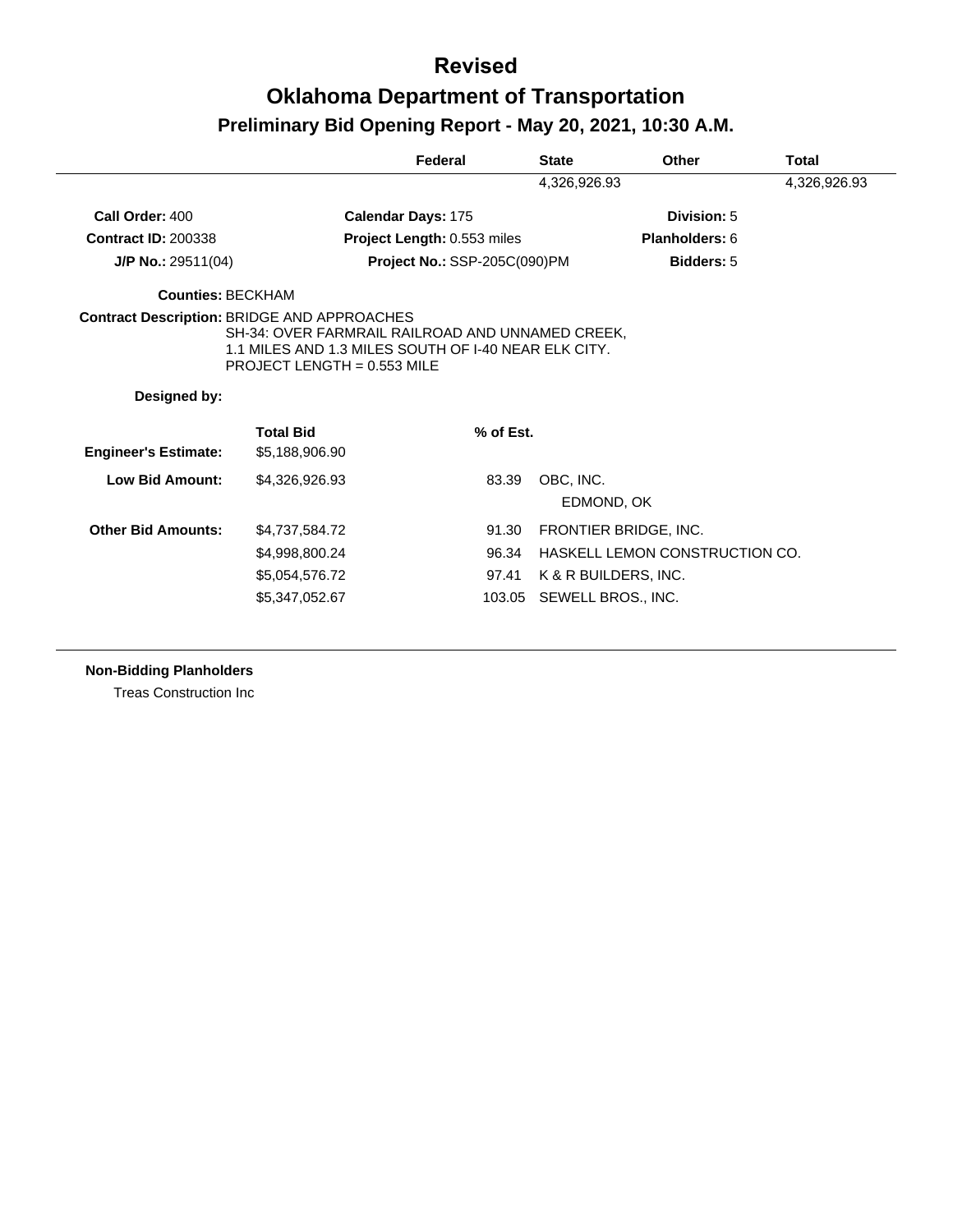|                                                  |                                                                                                                                                                                                            | Federal                             | <b>State</b> | <b>Other</b>              | Total      |
|--------------------------------------------------|------------------------------------------------------------------------------------------------------------------------------------------------------------------------------------------------------------|-------------------------------------|--------------|---------------------------|------------|
|                                                  |                                                                                                                                                                                                            | 719,650.74                          |              | 179,912.69                | 899,563.43 |
| Call Order: 405                                  |                                                                                                                                                                                                            | <b>Completion Date: 09/03/2021</b>  |              | Division: 5               |            |
| <b>Contract ID: 210126</b>                       |                                                                                                                                                                                                            | Project Length: 2.978 miles         |              | <b>Planholders: 4</b>     |            |
| $J/P$ No.: 32970(04)                             |                                                                                                                                                                                                            | <b>Project No.: STP-205C(092)CI</b> |              | <b>Bidders: 1</b>         |            |
| <b>Counties: BECKHAM</b>                         |                                                                                                                                                                                                            |                                     |              |                           |            |
| <b>Contract Description: RESURFACE (ASPHALT)</b> | COUNTY ROAD (EW-114/NEW LIBERTY ROAD): FROM 2.0 MILES EAST<br>OF THE SH-152 JUNCTION, EXTEND EAST NEAR NEW LIBERTY.<br>PROJECT LENGTH = 2.978 MILES<br><b>Designed by: CIRCUIT ENGINEERING DISTRICT #7</b> |                                     |              |                           |            |
| <b>Engineer's Estimate:</b>                      | <b>Total Bid</b><br>\$1,010,529.30                                                                                                                                                                         | % of Est.                           |              |                           |            |
| Low Bid Amount:                                  | \$899,563.43                                                                                                                                                                                               | 89.02                               | ELK CITY, OK | CASWELL CONTRACTING, INC. |            |
|                                                  |                                                                                                                                                                                                            |                                     |              | (D)                       |            |

#### **Non-Bidding Planholders**

 $\overline{\phantom{a}}$ 

SCHIRALLI CONSTRUCTION CORP. CIRCLE S PAVING CO., INC. NO PROPOSALS ISSUED ON THIS PROJECT CORNELL CONSTRUCTION COMPANY, INC.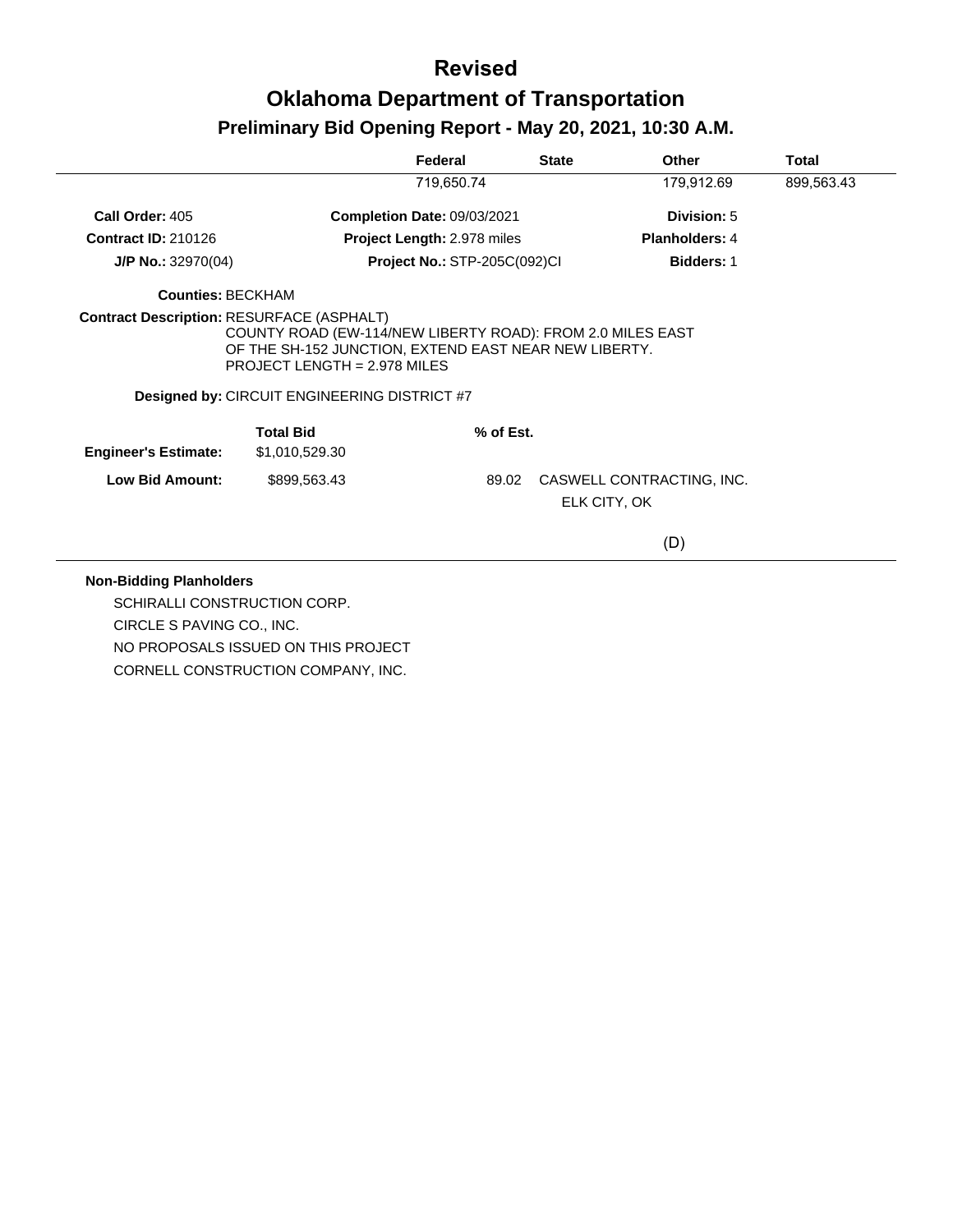|                             |                                                                                                                                                                                                                                                       | Federal                       | <b>State</b> | Other                                          | Total       |
|-----------------------------|-------------------------------------------------------------------------------------------------------------------------------------------------------------------------------------------------------------------------------------------------------|-------------------------------|--------------|------------------------------------------------|-------------|
|                             |                                                                                                                                                                                                                                                       |                               |              | 6,893,690.12                                   | 6,89,690.12 |
| Call Order: 410             |                                                                                                                                                                                                                                                       | <b>Calendar Days: 270</b>     |              | Division: 5                                    |             |
| <b>Contract ID: 210127</b>  |                                                                                                                                                                                                                                                       | Project Length: 5.974 miles   |              | <b>Planholders: 5</b>                          |             |
| $J/P$ No.: 28704(04)        |                                                                                                                                                                                                                                                       | Project No.: CIRB-206C(036)RB |              | <b>Bidders: 3</b>                              |             |
| Counties: BLAINE            |                                                                                                                                                                                                                                                       |                               |              |                                                |             |
|                             | COUNTY ROADS (EW-094 ROAD/AMERICAN HORSE LAKE ROAD/NS-252):<br>FROM 7.5 MILES NORTH OF 1-40, EXTEND NORTH ON NS-252<br>ROAD THEN EAST ON EW-094 ROAD NEAR GEARY.<br>PROJECT LENGTH = $5.974$ MILES<br><b>Designed by: MESHEK &amp; ASSOCIATES PLC</b> |                               |              |                                                |             |
| <b>Engineer's Estimate:</b> | <b>Total Bid</b><br>\$7,099,739.90                                                                                                                                                                                                                    |                               | % of Est.    |                                                |             |
| <b>Low Bid Amount:</b>      | \$6,893,690.12                                                                                                                                                                                                                                        |                               | 97.10        | THE CUMMINS CONSTRUCTION CO., INC.<br>ENID, OK |             |
| <b>Other Bid Amounts:</b>   | \$7.734.371.85                                                                                                                                                                                                                                        |                               | 108.94       | <b>HASKELL LEMON CONSTRUCTION CO.</b>          |             |
|                             | \$7,736,660.94                                                                                                                                                                                                                                        |                               |              | 108.97 CORNELL CONSTRUCTION COMPANY, INC.      |             |
|                             |                                                                                                                                                                                                                                                       |                               |              | (D)                                            |             |

**Non-Bidding Planholders**

SEWELL BROS., INC. K & R BUILDERS, INC.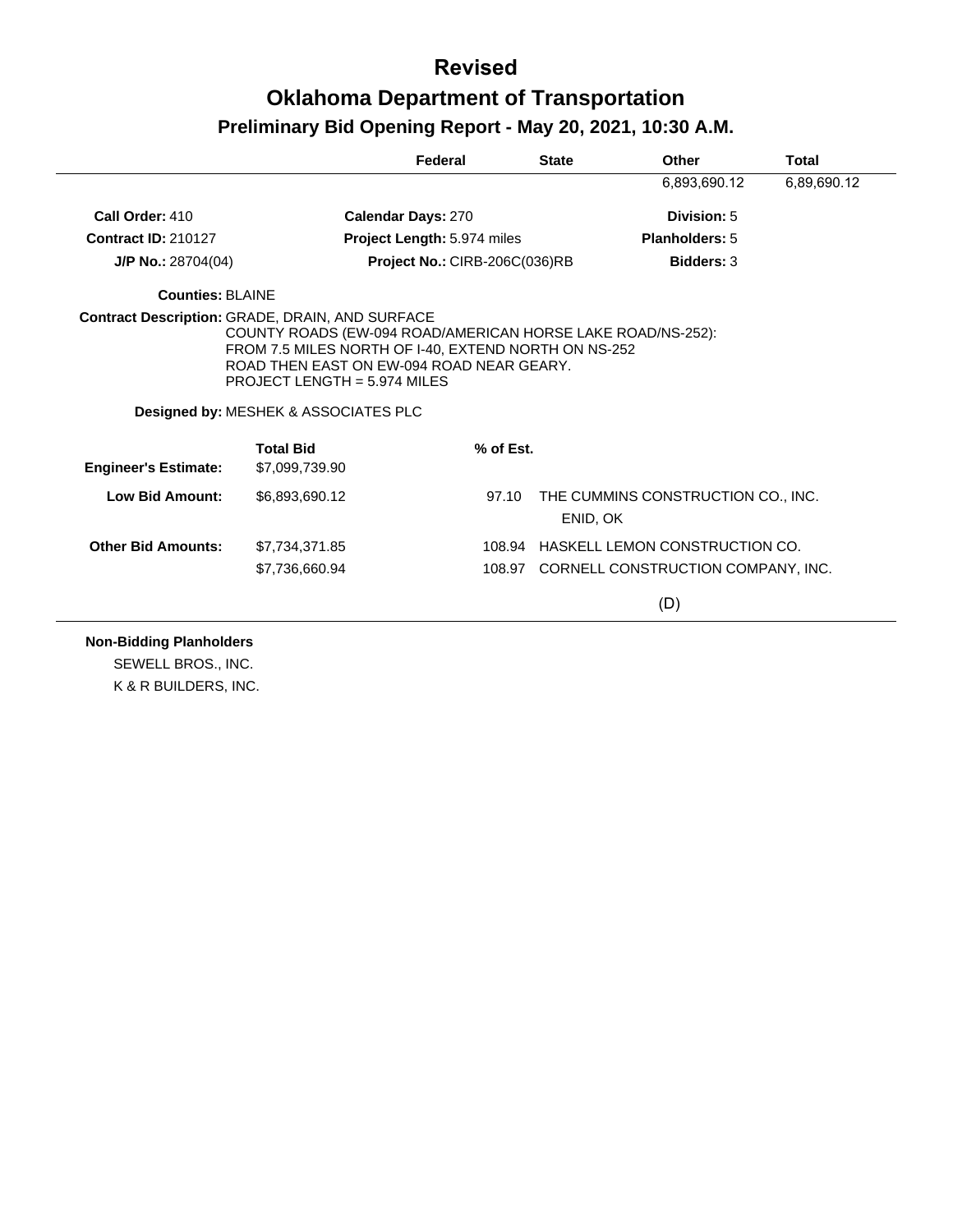# **Revised Oklahoma Department of Transportation**

#### **Preliminary Bid Opening Report - May 20, 2021, 10:30 A.M.**

|                             |                                                                                                                                                                  | Federal                       | <b>State</b> | <b>Other</b>                       | Total        |
|-----------------------------|------------------------------------------------------------------------------------------------------------------------------------------------------------------|-------------------------------|--------------|------------------------------------|--------------|
|                             |                                                                                                                                                                  | 3,569,054.32                  |              |                                    | 3,569,054.32 |
| Call Order: 415             |                                                                                                                                                                  | <b>Calendar Days: 90</b>      |              | Division: 5                        |              |
| <b>Contract ID: 210128</b>  |                                                                                                                                                                  | Project Length: 5.550 miles   |              | <b>Planholders: 3</b>              |              |
| $J/P$ No.: 34414(04)        |                                                                                                                                                                  | Project No.: NHPP-CRRS(013)PM |              | <b>Bidders: 3</b>                  |              |
| <b>Counties: BLAINE</b>     |                                                                                                                                                                  |                               |              |                                    |              |
|                             | US-270: FROM 5.5 MILES SOUTHEAST OF THE SH-8<br>JUNCTION, EXTEND SOUTHEAST NEAR WATONGA.<br>PROJECT LENGTH = $5.550$ MILES<br>Designed by: ODOT FIELD DIVISION 5 |                               |              |                                    |              |
| <b>Engineer's Estimate:</b> | <b>Total Bid</b><br>\$3,490,833.90                                                                                                                               | % of Est.                     |              |                                    |              |
| <b>Low Bid Amount:</b>      | \$3,569,054.32                                                                                                                                                   | 102.24                        | ENID, OK     | THE CUMMINS CONSTRUCTION CO., INC. |              |
| <b>Other Bid Amounts:</b>   | \$3,732,836.64                                                                                                                                                   | 106.93                        |              | HASKELL LEMON CONSTRUCTION CO.     |              |
|                             | \$4,152,995.44                                                                                                                                                   | 118.97                        |              | CORNELL CONSTRUCTION COMPANY, INC. |              |

**Non-Bidding Planholders**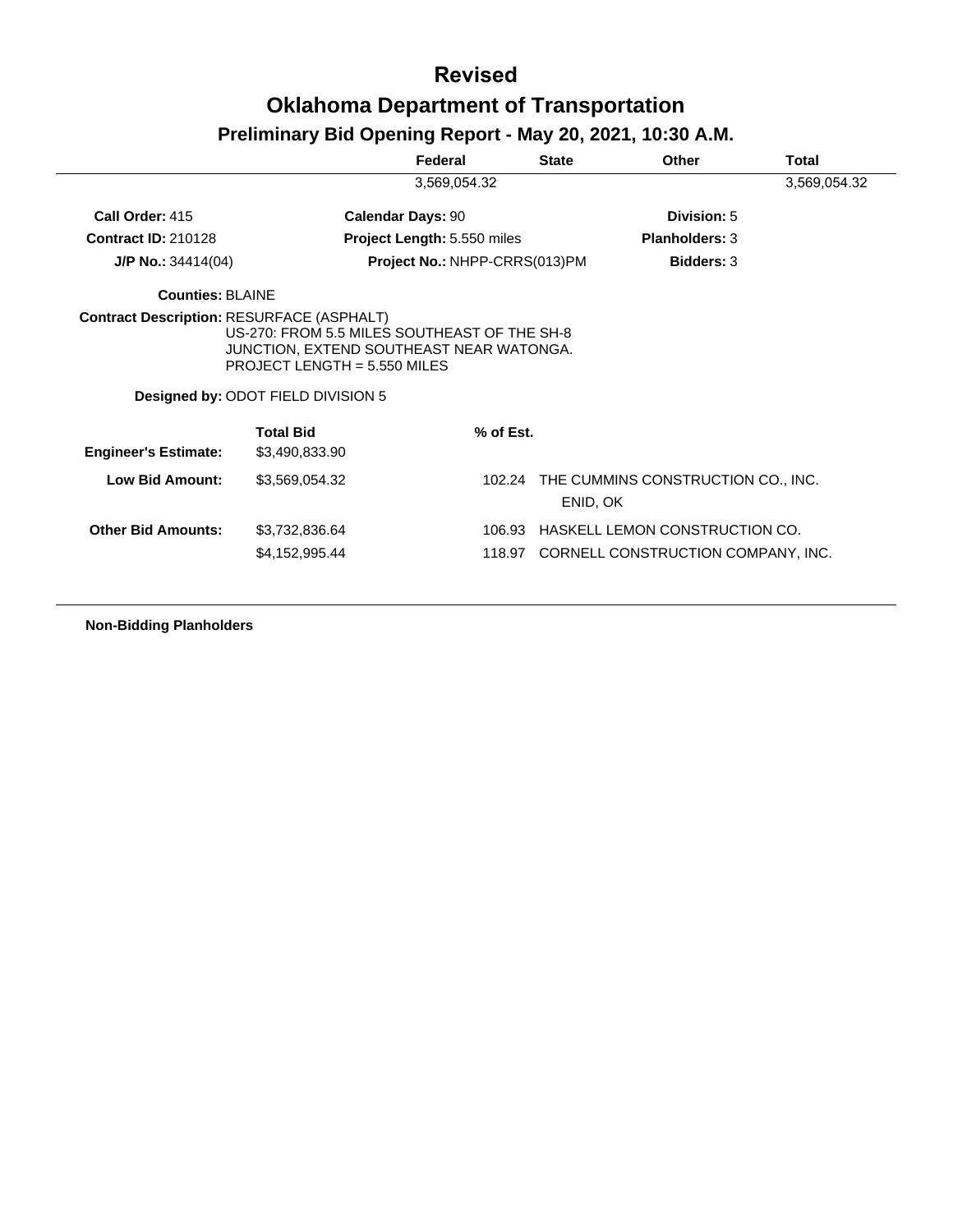|                             |                                                                                                                                                                           | Federal                             | <b>State</b>             | Other                       | Total        |
|-----------------------------|---------------------------------------------------------------------------------------------------------------------------------------------------------------------------|-------------------------------------|--------------------------|-----------------------------|--------------|
|                             |                                                                                                                                                                           | 9,778,751.06                        |                          |                             | 9,778,751.06 |
| Call Order: 420             |                                                                                                                                                                           | <b>Calendar Days: 330</b>           |                          | Division: 2                 |              |
| <b>Contract ID: 210129</b>  |                                                                                                                                                                           | <b>Project Length: 4.184 miles</b>  |                          | Planholders: 6              |              |
| $J/P$ No.: 24088(04)        |                                                                                                                                                                           | <b>Project No.: STP-207C(105)PM</b> |                          | <b>Bidders: 2</b>           |              |
| <b>Counties: BRYAN</b>      |                                                                                                                                                                           |                                     |                          |                             |              |
| Designed by:                | Contract Description: GRADE, DRAIN, SURFACE, AND BRIDGE<br>SH-78: FROM 0.3 MILES NORTH OF THE SH-91 JUNCTION,<br>EXTEND NORTH IN ACHILLE.<br>PROJECT LENGTH = 4.183 MILES |                                     |                          |                             |              |
| <b>Engineer's Estimate:</b> | <b>Total Bid</b><br>\$9,187,462.45                                                                                                                                        | % of Est.                           |                          |                             |              |
| <b>Low Bid Amount:</b>      | \$9,778,751.06                                                                                                                                                            |                                     | 106.44 L & N BRIDGE, LLC | ANTLERS, OK                 |              |
| <b>Other Bid Amounts:</b>   | \$10,865,268.75                                                                                                                                                           |                                     |                          | 118.26 OVERLAND CORPORATION |              |
|                             |                                                                                                                                                                           |                                     |                          |                             |              |

#### **Non-Bidding Planholders**

ROBINSON CONSTRUCTION, LLC Treas Construction Inc THE CUMMINS CONSTRUCTION CO., INC. K & R BUILDERS, INC.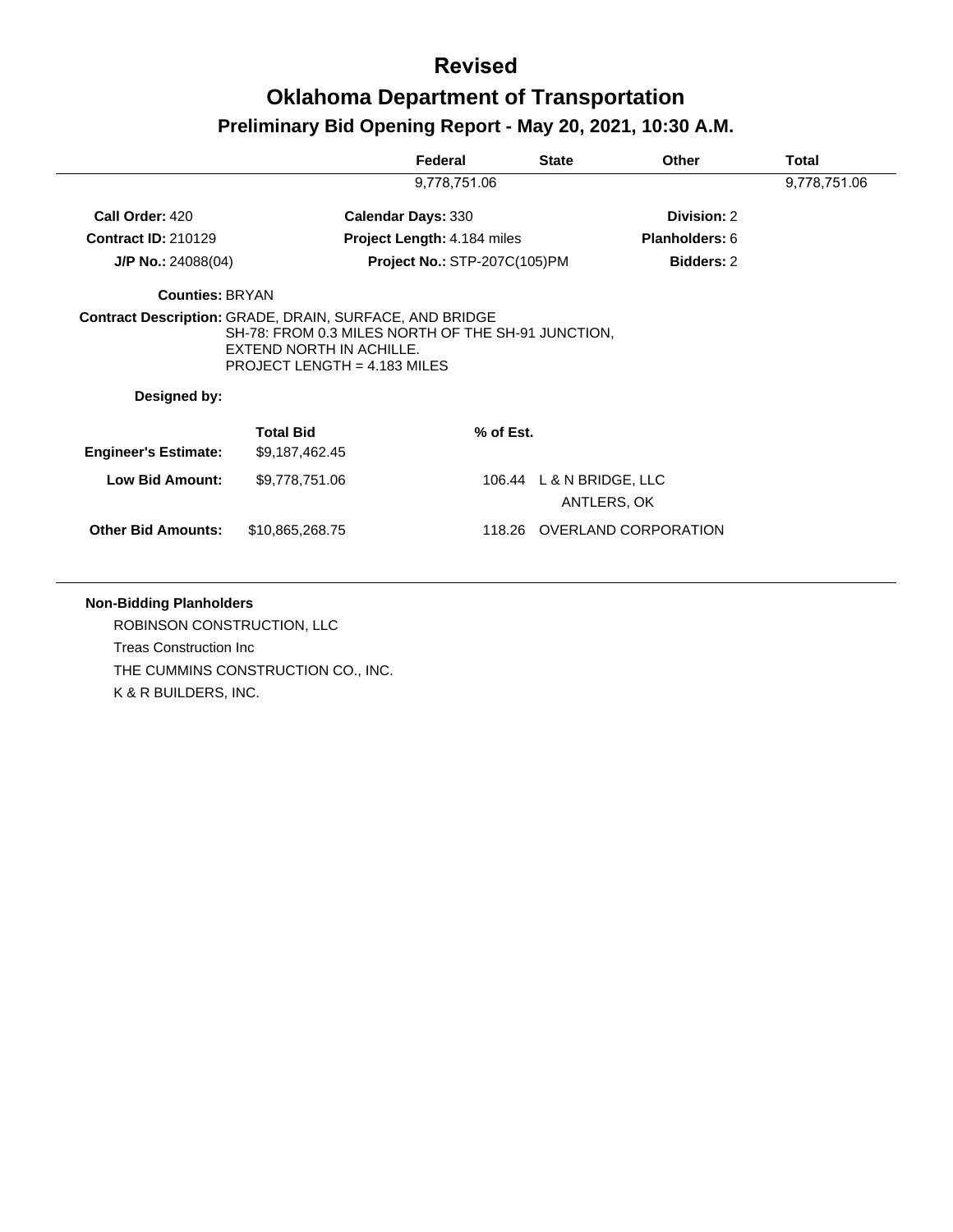|                             |                                                                                                                         | Federal                       | <b>State</b> | Other                               | Total        |
|-----------------------------|-------------------------------------------------------------------------------------------------------------------------|-------------------------------|--------------|-------------------------------------|--------------|
|                             |                                                                                                                         |                               |              | 1,385,466.40                        | 1,385,466.40 |
| Call Order: 425             |                                                                                                                         | Calendar Days: 135            |              | Division: 2                         |              |
| <b>Contract ID: 210130</b>  |                                                                                                                         | Project Length: 1.985 miles   |              | <b>Planholders: 3</b>               |              |
| J/P No.: 31187(04)          |                                                                                                                         | Project No.: CIRB-207D(097)RB |              | <b>Bidders: 3</b>                   |              |
| <b>Counties: BRYAN</b>      |                                                                                                                         |                               |              |                                     |              |
| Designed by:                | COUNTY ROAD (KIRSEY ROAD/NS-368): FROM<br>THE US-70 JUNCTION, EXTEND SOUTH NEAR MEAD.<br>PROJECT LENGTH = $1.985$ MILES |                               |              |                                     |              |
| <b>Engineer's Estimate:</b> | <b>Total Bid</b><br>\$1,529,320.51                                                                                      | % of Est.                     |              |                                     |              |
| <b>Low Bid Amount:</b>      | \$1,385,466.40                                                                                                          | 90.59                         |              | OVERLAND CORPORATION<br>ARDMORE, OK |              |
| <b>Other Bid Amounts:</b>   | \$1,605,816.13                                                                                                          | 105.00                        |              | THE CUMMINS CONSTRUCTION CO., INC.  |              |
|                             | \$2,401,792.01                                                                                                          | 157.05                        | RK HALL, LLC |                                     |              |
|                             |                                                                                                                         |                               |              | (D)                                 |              |

**Non-Bidding Planholders**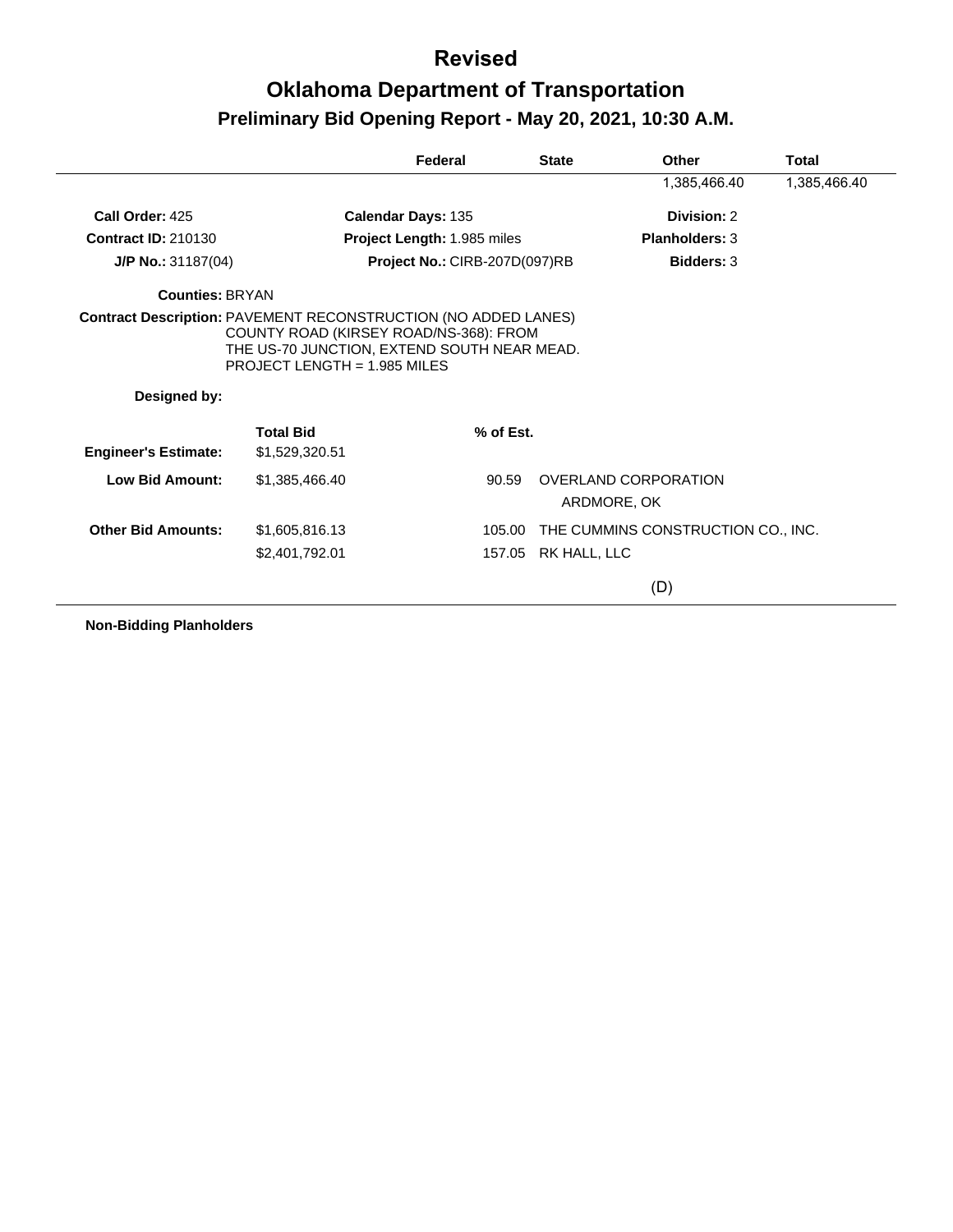|                             |                                                                                                                                                                                     | Federal                      | <b>State</b> | Other                                                    | <b>Total</b> |
|-----------------------------|-------------------------------------------------------------------------------------------------------------------------------------------------------------------------------------|------------------------------|--------------|----------------------------------------------------------|--------------|
|                             |                                                                                                                                                                                     | 300,000.00                   |              | 576,515.00                                               | 876,515.00   |
| Call Order: 430             | Calendar Days: 180                                                                                                                                                                  |                              |              | Division: 1                                              |              |
| <b>Contract ID: 210131</b>  |                                                                                                                                                                                     | Project Length: 0.182 miles  |              | <b>Planholders: 12</b>                                   |              |
| J/P No.: 28500(04)          |                                                                                                                                                                                     | Project No.: STP-211C(042)Cl |              | Bidders: 6                                               |              |
| <b>Counties: CHEROKEE</b>   |                                                                                                                                                                                     |                              |              |                                                          |              |
|                             | <b>Contract Description: BRIDGE AND APPROACHES</b><br>COUNTY ROAD (NS-4501): OVER DOUBLE SPRINGS CREEK,<br>8.3 MILES NORTH OF SH-82 NEAR TERESITA.<br>PROJECT LENGTH = $0.153$ MILE |                              |              |                                                          |              |
|                             | Designed by: MKEC ENGINEERING CONSULTANTS                                                                                                                                           |                              |              |                                                          |              |
| <b>Engineer's Estimate:</b> | <b>Total Bid</b><br>\$962,115.00                                                                                                                                                    | % of Est.                    |              |                                                          |              |
| <b>Low Bid Amount:</b>      | \$876,515.00                                                                                                                                                                        | 91.10                        |              | PARADIGM CONSTRUCTION & ENGINEERING, INC.<br>SAPULPA, OK |              |
| <b>Other Bid Amounts:</b>   | \$972,492.05                                                                                                                                                                        | 101.08                       |              | <b>H &amp; H BRIDGE COMPANY</b>                          |              |
|                             | \$1,043,510.20                                                                                                                                                                      | 108.46                       |              | <b>RRY SERVICES LLC</b>                                  |              |
|                             | \$1,046,319.65                                                                                                                                                                      |                              |              | 108.75 B & B CONSTRUCTION SERVICE J.T., INC.             |              |
|                             | \$1,108,204.44                                                                                                                                                                      |                              |              | 115.18 BRIDGECO CONTRACTORS, INC.                        |              |
|                             | \$1,170,767.00                                                                                                                                                                      | 121.69                       |              | BUILT RIGHT CONSTRUCTION, LLC                            |              |

(D)

#### **Non-Bidding Planholders**

Treas Construction Inc C-GAWF CONSTRUCTION, INC. BRIGHT LIGHTING, INC. DBA BL TOWER CONSTRUCTION HASKELL LEMON CONSTRUCTION CO. K & R BUILDERS, INC. CONCRETE SERVICES CORPORATION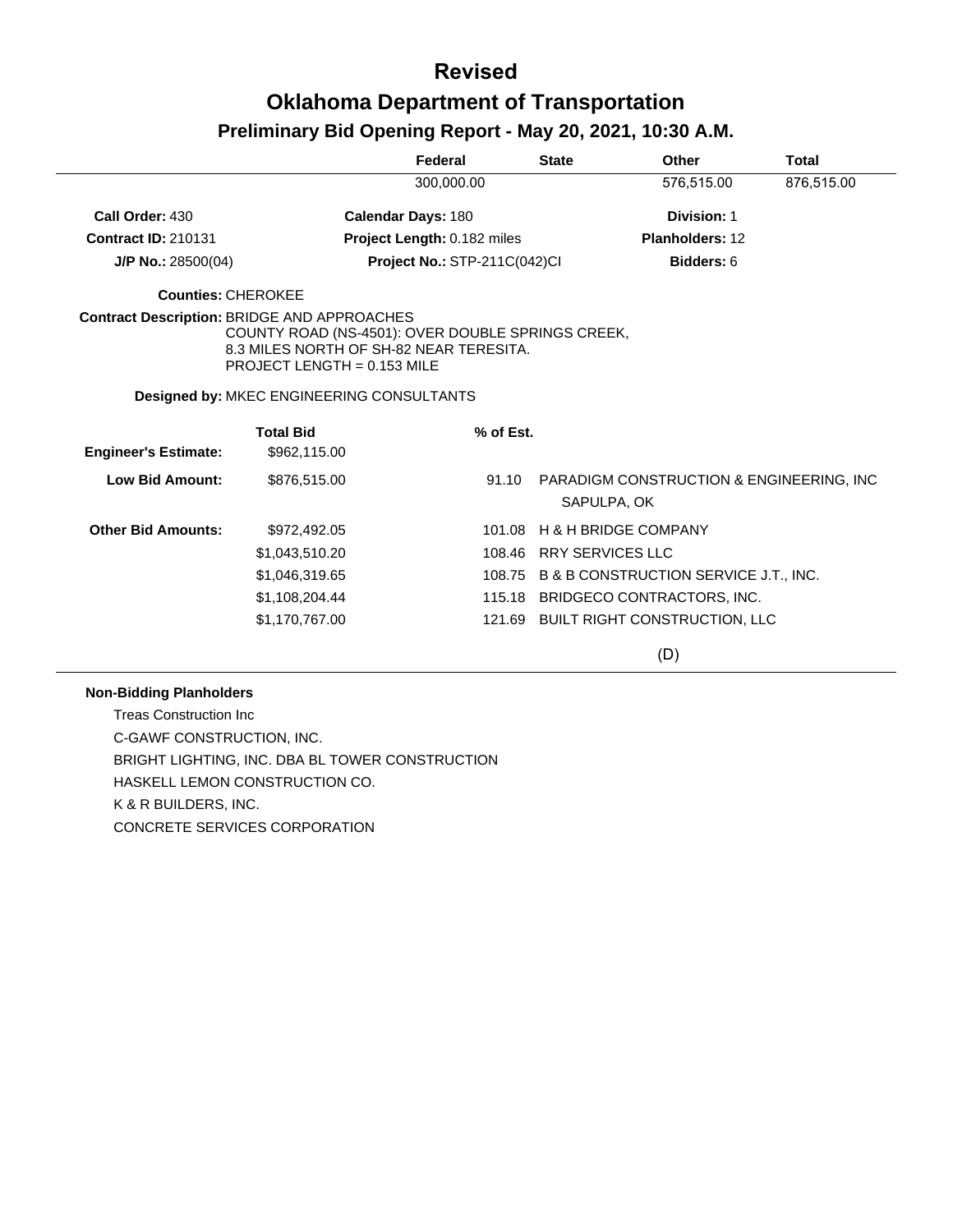### **Revised Oklahoma Department of Transportation**

#### **Preliminary Bid Opening Report - May 20, 2021, 10:30 A.M.**

|                             |                                                                                                                     | Federal                       | <b>State</b> | <b>Other</b>                       | Total        |
|-----------------------------|---------------------------------------------------------------------------------------------------------------------|-------------------------------|--------------|------------------------------------|--------------|
|                             |                                                                                                                     | 6,403,700.61                  |              |                                    | 6,403,700.61 |
| Call Order: 440             |                                                                                                                     | <b>Calendar Days: 250</b>     |              | Division: 6                        |              |
| <b>Contract ID: 210133</b>  |                                                                                                                     | Project Length: 2.737 miles   |              | <b>Planholders: 3</b>              |              |
| $J/P$ No.: 26497(04)        |                                                                                                                     | Project No.: NHPP-019N(118)PM |              | <b>Bidders: 2</b>                  |              |
| <b>Counties: ELLIS</b>      |                                                                                                                     |                               |              |                                    |              |
| Designed by:                | SH-15: FROM 5.5 MILES EAST OF THE US-283 JUNCTION,<br>EXTEND NORTHEAST NEAR GAGE.<br>PROJECT LENGTH = $2.736$ MILES |                               |              |                                    |              |
| <b>Engineer's Estimate:</b> | <b>Total Bid</b><br>\$6,282,211.11                                                                                  | % of Est.                     |              |                                    |              |
|                             |                                                                                                                     |                               |              |                                    |              |
| <b>Low Bid Amount:</b>      | \$6,403,700.61                                                                                                      | 101.93                        | ENID, OK     | THE CUMMINS CONSTRUCTION CO., INC. |              |

**Non-Bidding Planholders**

FRONTIER BRIDGE, INC.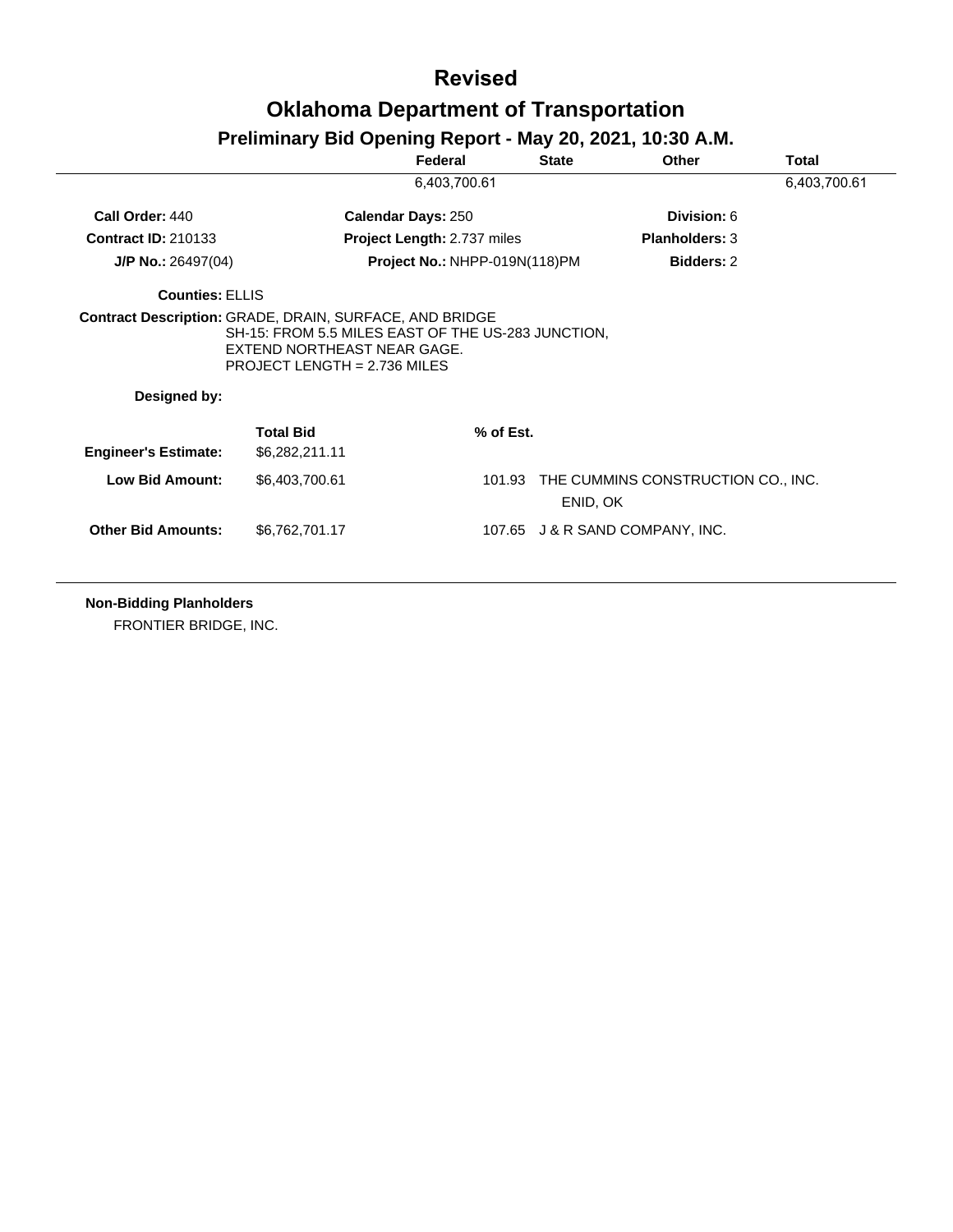|                                                                                                 |                                                                                                                                               | Federal                             | <b>State</b> | Other                        | Total      |
|-------------------------------------------------------------------------------------------------|-----------------------------------------------------------------------------------------------------------------------------------------------|-------------------------------------|--------------|------------------------------|------------|
|                                                                                                 |                                                                                                                                               | 296,718.21                          |              |                              | 296,718.21 |
| Call Order: 445                                                                                 |                                                                                                                                               | <b>Calendar Days: 100</b>           |              | Division: 6                  |            |
| <b>Contract ID: 210134</b>                                                                      |                                                                                                                                               | <b>Project Length: 0.375 miles</b>  |              | <b>Planholders: 3</b>        |            |
| $J/P$ No.: 32907(04)                                                                            |                                                                                                                                               | <b>Project No.: STP-230B(037)AD</b> |              | <b>Bidders: 3</b>            |            |
| <b>Counties: HARPER</b>                                                                         |                                                                                                                                               |                                     |              |                              |            |
|                                                                                                 |                                                                                                                                               |                                     |              |                              |            |
|                                                                                                 | US-283: FROM S 5TH STREET, EXTEND NORTH IN LAVERNE.<br>PROJECT LENGTH = $0.375$ MILE<br><b>Designed by: MACARTHUR ASSOCIATES - CONSULTANT</b> |                                     |              |                              |            |
|                                                                                                 | <b>Total Bid</b>                                                                                                                              | $%$ of Est.                         |              |                              |            |
| <b>Contract Description: PEDESTRIAN IMPROVEMENTS (SIDEWALKS)</b><br><b>Engineer's Estimate:</b> | \$246,385.50                                                                                                                                  |                                     |              |                              |            |
| <b>Low Bid Amount:</b>                                                                          | \$296,718.21                                                                                                                                  | 120.43                              | WILSON, OK   | SCHIRALLI CONSTRUCTION CORP. |            |
| <b>Other Bid Amounts:</b>                                                                       | \$319,921.68                                                                                                                                  | 129.85                              |              | TOM HUDSON PAVING, INC.      |            |

**Non-Bidding Planholders**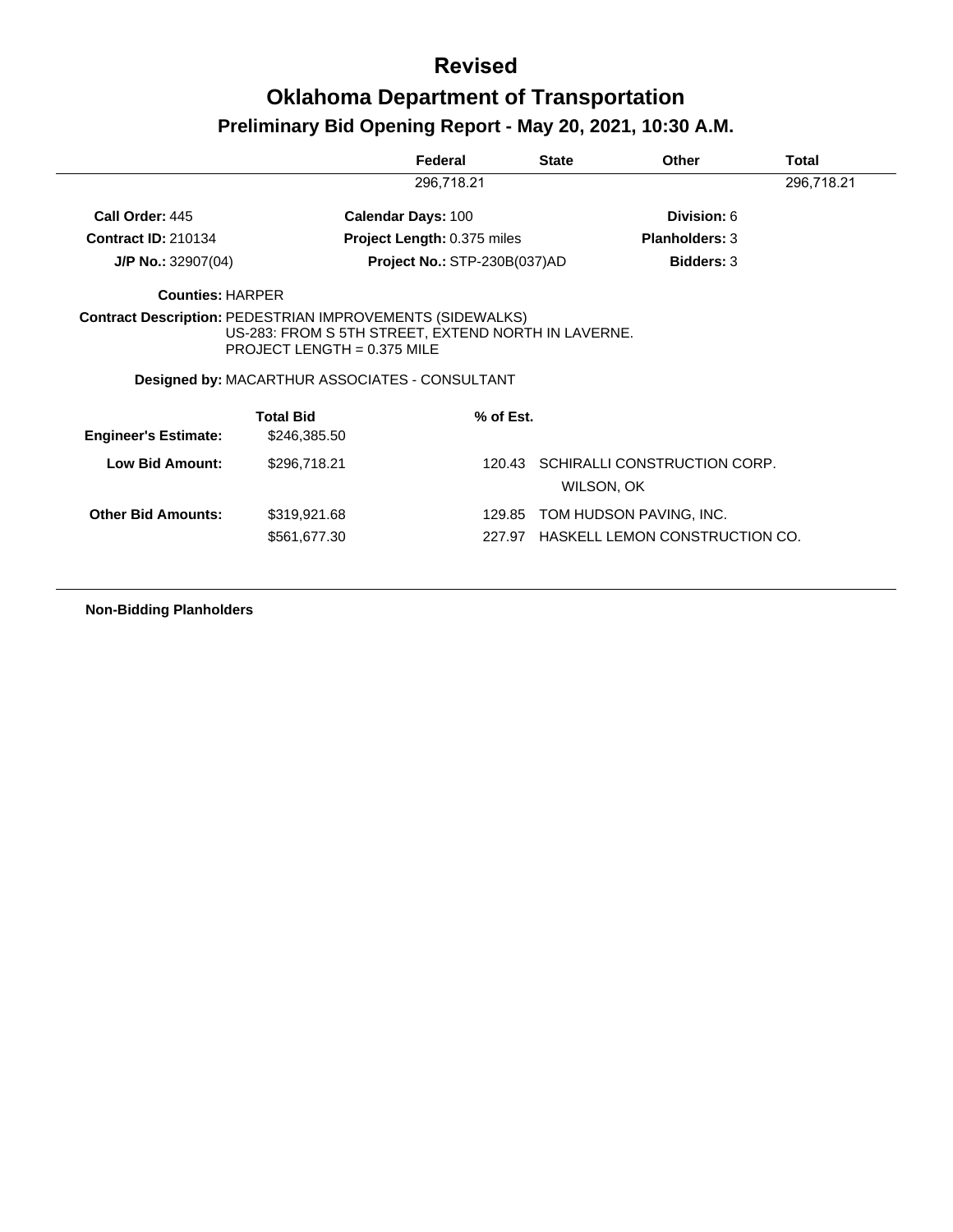|                             |                                                                                                                                               | Federal                       | <b>State</b> | Other                                      | Total        |
|-----------------------------|-----------------------------------------------------------------------------------------------------------------------------------------------|-------------------------------|--------------|--------------------------------------------|--------------|
|                             |                                                                                                                                               |                               |              | 4,492,528.53                               | 4,492,528.53 |
| Call Order: 455             |                                                                                                                                               | <b>Calendar Days: 300</b>     |              | Division: 3                                |              |
| <b>Contract ID: 210136</b>  |                                                                                                                                               | Project Length: 4.190 miles   |              | <b>Planholders: 6</b>                      |              |
| $J/P$ No.: 32975(04)        |                                                                                                                                               | Project No.: CIRB-232D(066)RB |              | <b>Bidders: 3</b>                          |              |
| Counties: HUGHES            |                                                                                                                                               |                               |              |                                            |              |
|                             | EXTEND SOUTH ON NS-393, THEN EAST ON EW-123 NEAR DUSTIN.<br>PROJECT LENGTH = $4.19$ MILES<br>Designed by: CEC CORPORATION<br><b>Total Bid</b> | $%$ of Est.                   |              |                                            |              |
| <b>Engineer's Estimate:</b> | \$4,838,415.15                                                                                                                                |                               |              |                                            |              |
| <b>Low Bid Amount:</b>      | \$4,492,528.53                                                                                                                                | 92.85                         |              | C-GAWF CONSTRUCTION, INC.<br>HENRYETTA, OK |              |
| <b>Other Bid Amounts:</b>   | \$4,816,668.38                                                                                                                                | 99.55                         |              | CP3 ENTERPRISES, INC.                      |              |
|                             | \$4,879,664.79                                                                                                                                |                               |              | 100.85 APAC-CENTRAL, INC.                  |              |
|                             |                                                                                                                                               |                               |              | (D)                                        |              |

#### **Non-Bidding Planholders**

JOB CONSTRUCTION CO., INC. ROBINSON CONSTRUCTION, LLC HASKELL LEMON CONSTRUCTION CO.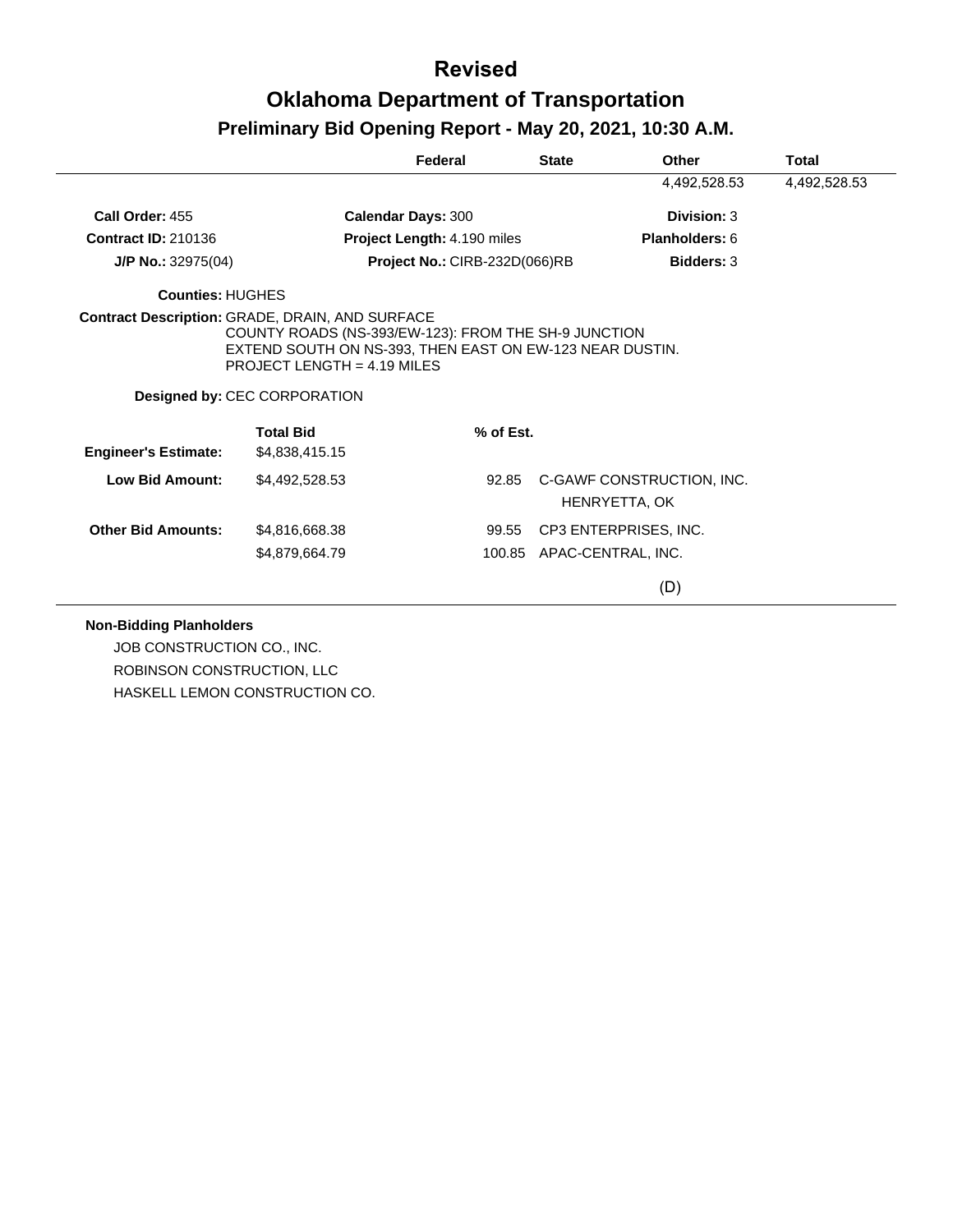|                                                  |                                                                                                                    | Federal                            | <b>State</b>                 | <b>Other</b>                       | Total        |
|--------------------------------------------------|--------------------------------------------------------------------------------------------------------------------|------------------------------------|------------------------------|------------------------------------|--------------|
|                                                  |                                                                                                                    | 2,631,070.02                       |                              |                                    | 2,631,070.02 |
| Call Order: 460                                  |                                                                                                                    | <b>Calendar Days: 90</b>           |                              | Division: 5                        |              |
| <b>Contract ID: 210137</b>                       |                                                                                                                    | <b>Project Length: 4.159 miles</b> |                              | <b>Planholders: 3</b>              |              |
| $J/P$ No.: 34829(04)                             |                                                                                                                    | Project No.: NHPP-CRRS(014)PM      |                              | <b>Bidders: 1</b>                  |              |
| <b>Counties: JACKSON</b>                         |                                                                                                                    |                                    |                              |                                    |              |
| <b>Contract Description: RESURFACE (ASPHALT)</b> | US-62: FROM 0.96 MILES WEST OF THE SH-6<br>JUNCTION, EXTEND EAST NEAR ALTUS.<br><b>PROJECT LENGTH= 3.900 MILES</b> |                                    |                              |                                    |              |
|                                                  | <b>Designed by: ODOT FIELD DIVISION 5</b>                                                                          |                                    |                              |                                    |              |
| <b>Engineer's Estimate:</b>                      | <b>Total Bid</b><br>\$2,441,061.60                                                                                 |                                    | $%$ of Est.                  |                                    |              |
| <b>Low Bid Amount:</b>                           | \$2,631,070.02                                                                                                     |                                    | 107.78<br><b>CLINTON, OK</b> | CORNELL CONSTRUCTION COMPANY, INC. |              |

#### **Non-Bidding Planholders**

THE CUMMINS CONSTRUCTION CO., INC. OVERLAND CORPORATION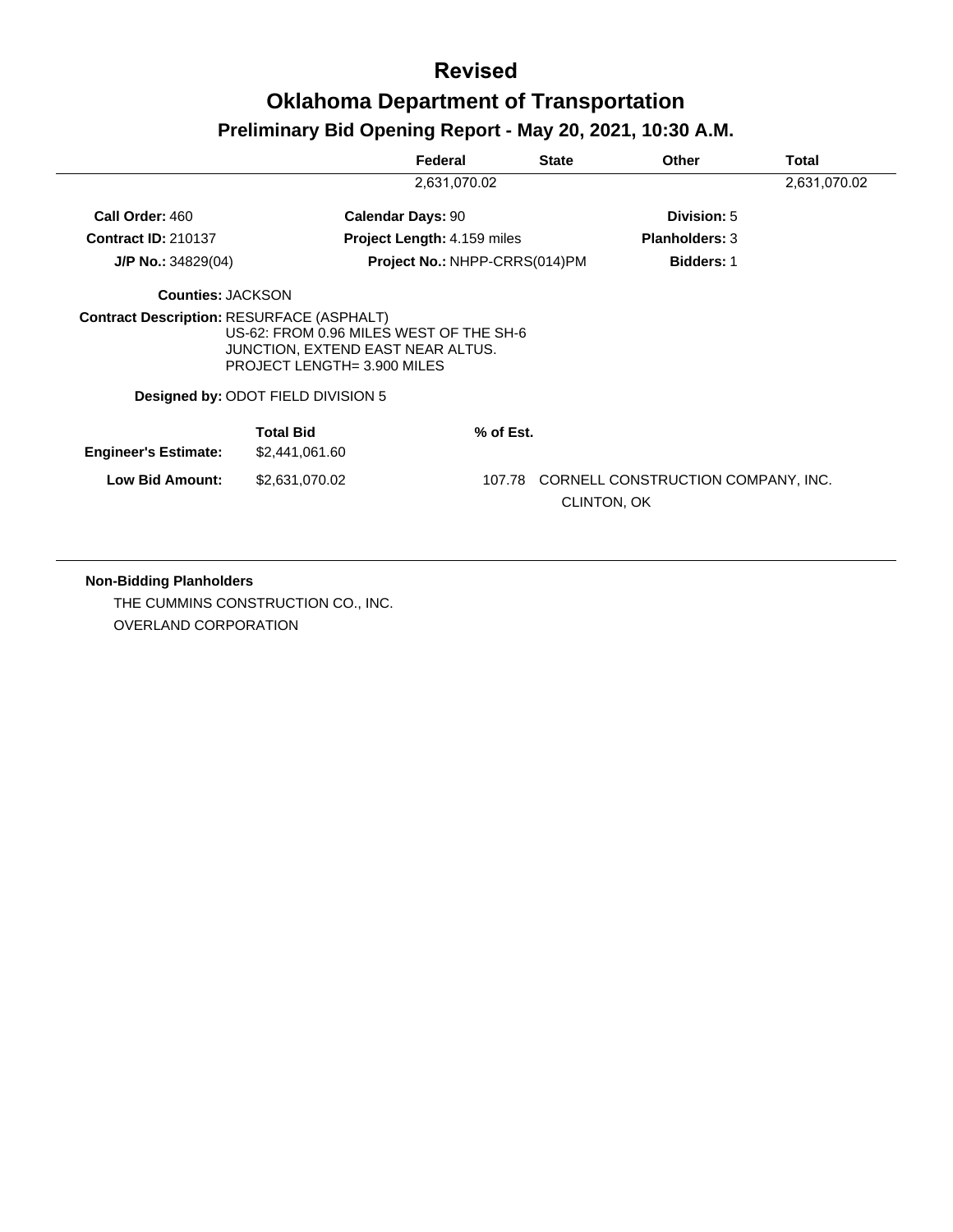| <b>Completion Date: 10/31/2021</b><br>Project Length: 10.540 miles<br>Project No.: NHPPI-CRRS(001)PM<br><b>Contract Description: RESURFACE (ASPHALT)</b> |                                    | Division: 4<br><b>Planholders: 3</b><br><b>Bidders: 0</b> |  |
|----------------------------------------------------------------------------------------------------------------------------------------------------------|------------------------------------|-----------------------------------------------------------|--|
|                                                                                                                                                          |                                    |                                                           |  |
|                                                                                                                                                          |                                    |                                                           |  |
|                                                                                                                                                          |                                    |                                                           |  |
|                                                                                                                                                          |                                    |                                                           |  |
|                                                                                                                                                          |                                    |                                                           |  |
| I-35: FROM 1.0 MILE SOUTH OF US-60, EXTEND<br>NORTH NEAR TONKAWA AND BLACKWELL.<br>PROJECT LENGTH = $10.540$ MILES                                       |                                    |                                                           |  |
|                                                                                                                                                          |                                    |                                                           |  |
|                                                                                                                                                          |                                    |                                                           |  |
|                                                                                                                                                          |                                    |                                                           |  |
|                                                                                                                                                          | <b>Total Bid</b><br>\$6,393,460.00 | % of Est.                                                 |  |

THE CUMMINS CONSTRUCTION CO., INC. KOSS CONSTRUCTION COMPANY & SUBSIDIARY HASKELL LEMON CONSTRUCTION CO.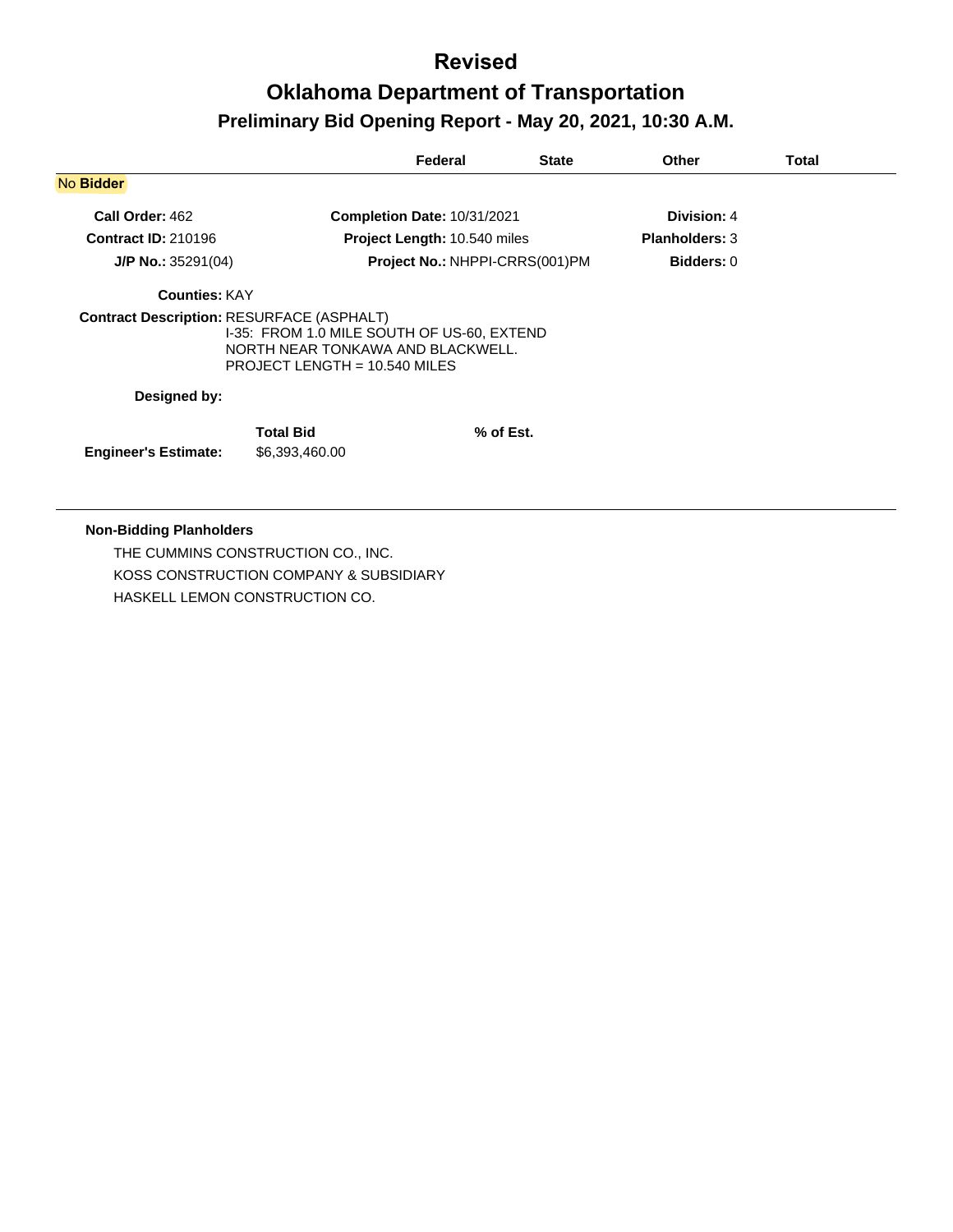|                             |                                                                                                                                  | Federal                       | <b>State</b> | Other                      | <b>Total</b> |
|-----------------------------|----------------------------------------------------------------------------------------------------------------------------------|-------------------------------|--------------|----------------------------|--------------|
|                             |                                                                                                                                  |                               |              | 2,764,936.75               | 2,764,936.75 |
| Call Order: 465             |                                                                                                                                  | <b>Calendar Days: 90</b>      |              | Division: 2                |              |
| <b>Contract ID: 210138</b>  |                                                                                                                                  | Project Length: 5.100 miles   |              | Planholders: 4             |              |
| $J/P$ No.: 32353(04)        |                                                                                                                                  | Project No.: CIRB-240C(089)RB |              | <b>Bidders: 2</b>          |              |
| Counties: LEFLORE           |                                                                                                                                  |                               |              |                            |              |
|                             | <b>Contract Description: RESURFACE (ASPHALT)</b><br>COUNTY ROAD (NS-462/TWILIGHT ROAD): FROM                                     |                               |              |                            |              |
|                             | THE SH-31 JUNCTION, EXTEND NORTH NEAR BOKOSHE.<br>PROJECT LENGTH = $5.100$ MILES<br>Designed by: CIRCUIT ENGINEERING DISTRICT #3 |                               |              |                            |              |
| <b>Engineer's Estimate:</b> | <b>Total Bid</b><br>\$2,925,076.66                                                                                               | % of Est.                     |              |                            |              |
| Low Bid Amount:             | \$2,764,936.75                                                                                                                   | 94.53                         | POTEAU, OK   | JOB CONSTRUCTION CO., INC. |              |
| <b>Other Bid Amounts:</b>   | \$2,912,336.50                                                                                                                   | 99.56                         | ROSSCON, LLC |                            |              |

C-GAWF CONSTRUCTION, INC. ROBINSON CONSTRUCTION, LLC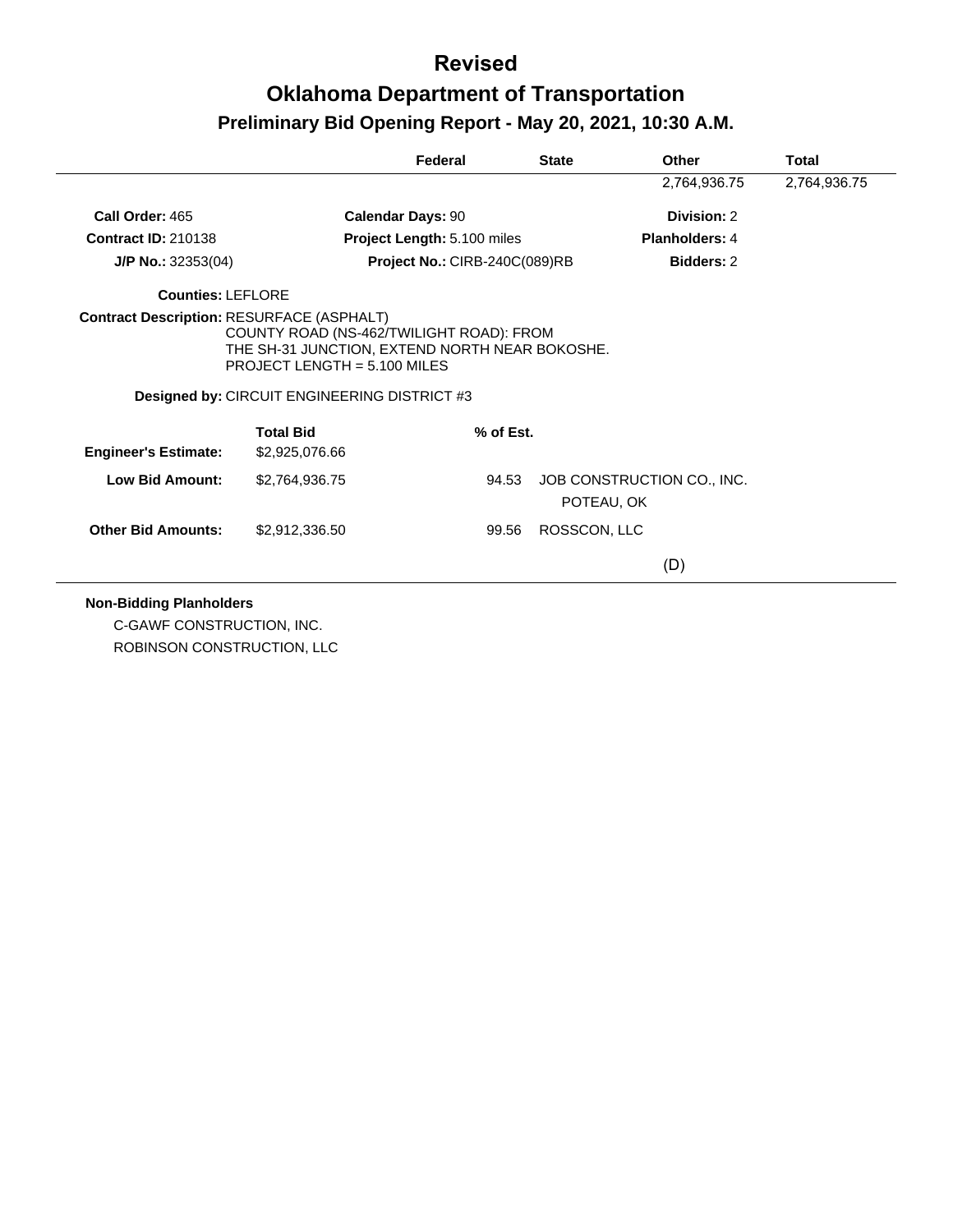#### **Revised**

### **Oklahoma Department of Transportation Preliminary Bid Opening Report - May 20, 2021, 10:30 A.M.**

|                             |                                                                                                                                                           | Federal                            | <b>State</b> | <b>Other</b>                                        | Total        |
|-----------------------------|-----------------------------------------------------------------------------------------------------------------------------------------------------------|------------------------------------|--------------|-----------------------------------------------------|--------------|
|                             |                                                                                                                                                           | 8,956,200.00                       |              |                                                     | 8,956,200.00 |
| Call Order: 470             | <b>Calendar Days: 300</b>                                                                                                                                 |                                    |              | Division: 3                                         |              |
| <b>Contract ID: 210139</b>  |                                                                                                                                                           | <b>Project Length: 4.886 miles</b> |              | <b>Planholders: 4</b>                               |              |
| $J/P$ No.: 23264(07)        |                                                                                                                                                           | Project No.: STP-244C(074)PM       |              | <b>Bidders: 4</b>                                   |              |
| <b>Counties: MCCLAIN</b>    |                                                                                                                                                           |                                    |              |                                                     |              |
|                             | SH-76: FROM 3.4 MILES NORTH OF THE SH-19 JUNCTION,<br>EXTEND NORTH NEAR LINDSAY.<br>PROJECT LENGTH = $4.886$ MILES<br><b>Designed by: CEC CORPORATION</b> |                                    |              |                                                     |              |
| <b>Engineer's Estimate:</b> | <b>Total Bid</b><br>\$9,837,012.00                                                                                                                        |                                    | % of Est.    |                                                     |              |
| Low Bid Amount:             | \$8,956,200.00                                                                                                                                            |                                    | 91.05        | SILVER STAR CONSTRUCTION COMPANY, INC.<br>MOORE, OK |              |
| <b>Other Bid Amounts:</b>   | \$9,125,571.95                                                                                                                                            |                                    | 92.77        | T.J. CAMPBELL CONSTRUCTION COMPANY                  |              |
|                             | \$9,730,164.95                                                                                                                                            | 98.91                              |              | HASKELL LEMON CONSTRUCTION CO.                      |              |
|                             | \$9,978,946.63                                                                                                                                            |                                    | 101.44       | THE CUMMINS CONSTRUCTION CO., INC.                  |              |

**Non-Bidding Planholders**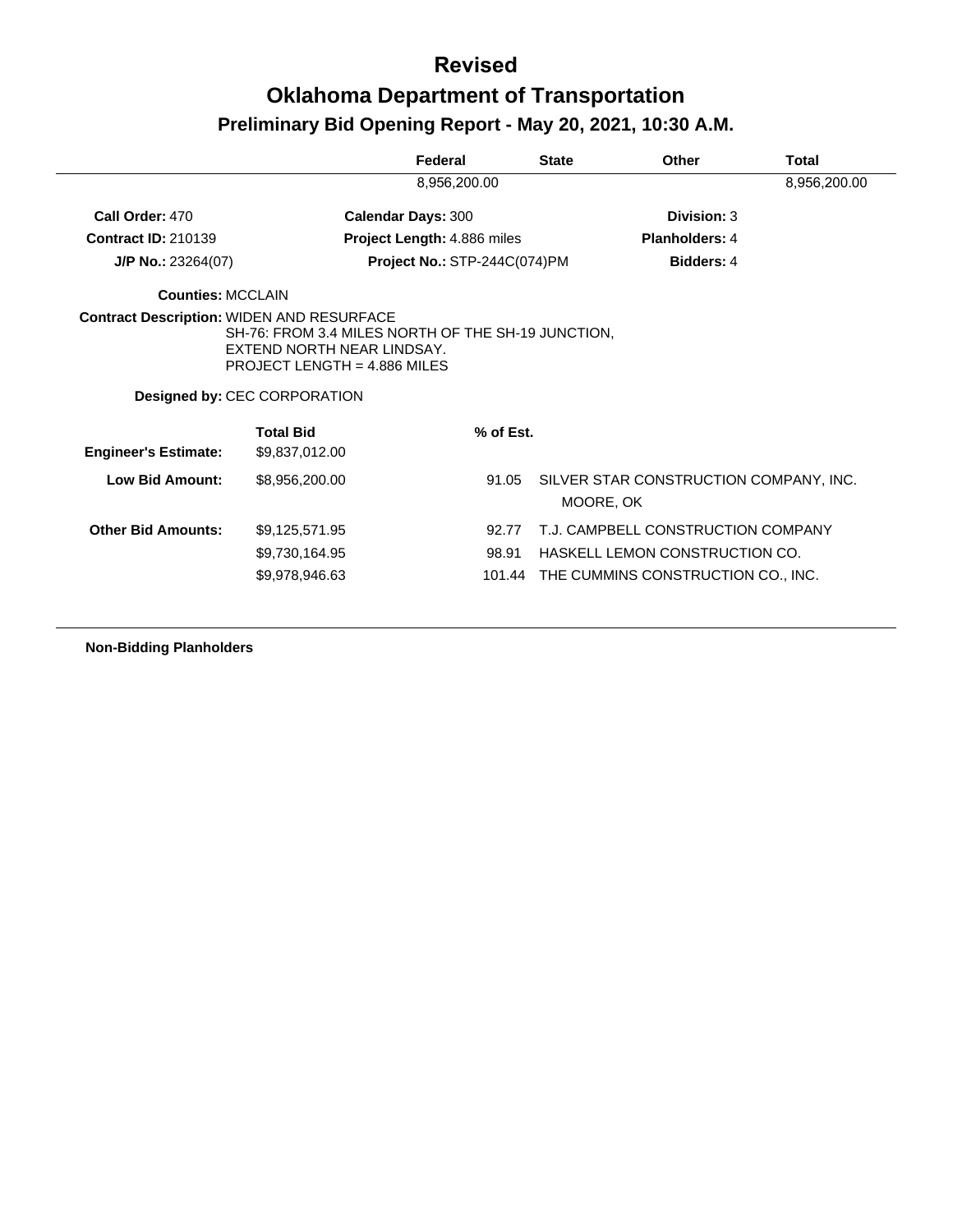|                                                         |                                                                                                                  | Federal                            |           | <b>State</b>   | <b>Other</b>                           | <b>Total</b>                               |
|---------------------------------------------------------|------------------------------------------------------------------------------------------------------------------|------------------------------------|-----------|----------------|----------------------------------------|--------------------------------------------|
|                                                         |                                                                                                                  | 3,455,100.00                       |           |                |                                        | 3,455,100.00                               |
| Call Order: 475                                         |                                                                                                                  | <b>Calendar Days: 180</b>          |           |                | Division: 3                            |                                            |
| <b>Contract ID: 210082</b>                              |                                                                                                                  | <b>Project Length: 0.857 miles</b> |           |                | <b>Planholders: 11</b>                 |                                            |
| J/P No.: 29459(04)                                      |                                                                                                                  | Project No.: STP-244C(072)PM       |           |                | <b>Bidders: 9</b>                      |                                            |
| <b>Counties: MCCLAIN</b>                                |                                                                                                                  |                                    |           |                |                                        |                                            |
| Contract Description: GRADE, DRAIN, SURFACE, AND BRIDGE | SH-59: FROM 5.6 MILES SOUTH OF THE SH-39 JUNCTION,<br>EXTEND NORTH NEAR CRINER.<br>PROJECT LENGTH = $0.857$ MILE |                                    |           |                |                                        |                                            |
|                                                         | <b>Designed by: ODOT ROADWAY DESIGN DIVISION</b>                                                                 |                                    |           |                |                                        |                                            |
| <b>Engineer's Estimate:</b>                             | <b>Total Bid</b><br>\$4,035,387.68                                                                               |                                    | % of Est. |                |                                        |                                            |
| <b>Low Bid Amount:</b>                                  | \$3,455,100.00                                                                                                   |                                    | 85.62     | MOORE, OK      | SILVER STAR CONSTRUCTION COMPANY, INC. |                                            |
| <b>Other Bid Amounts:</b>                               | \$3,534,346.68                                                                                                   |                                    | 87.58     | CO., INC. (JV) |                                        | ALLEN CONTRACTING, INC./SHELL CONSTRUCTION |
|                                                         | \$3,610,263.08                                                                                                   |                                    | 89.47     |                | B & B CONSTRUCTION SERVICE J.T., INC.  |                                            |
|                                                         | \$3,716,997.06                                                                                                   |                                    | 92.11     |                | WYATT CONTRACTING, INC.                |                                            |
|                                                         | \$3,729,886.29                                                                                                   |                                    | 92.43     |                | <b>Treas Construction Inc.</b>         |                                            |
|                                                         | \$3,769,119.67                                                                                                   |                                    | 93.40     |                | BRIDGECO CONTRACTORS, INC.             |                                            |
|                                                         | \$4,006,883.95                                                                                                   |                                    | 99.29     |                | SEWELL BROS., INC.                     |                                            |
|                                                         | \$4,030,665.13                                                                                                   |                                    | 99.88     |                | HASKELL LEMON CONSTRUCTION CO.         |                                            |
|                                                         | \$4,039,635.62                                                                                                   |                                    | 100.11    |                | T.J. CAMPBELL CONSTRUCTION COMPANY     |                                            |

#### **Non-Bidding Planholders**

PARADIGM CONSTRUCTION & ENGINEERING, INC FRONTIER BRIDGE, INC.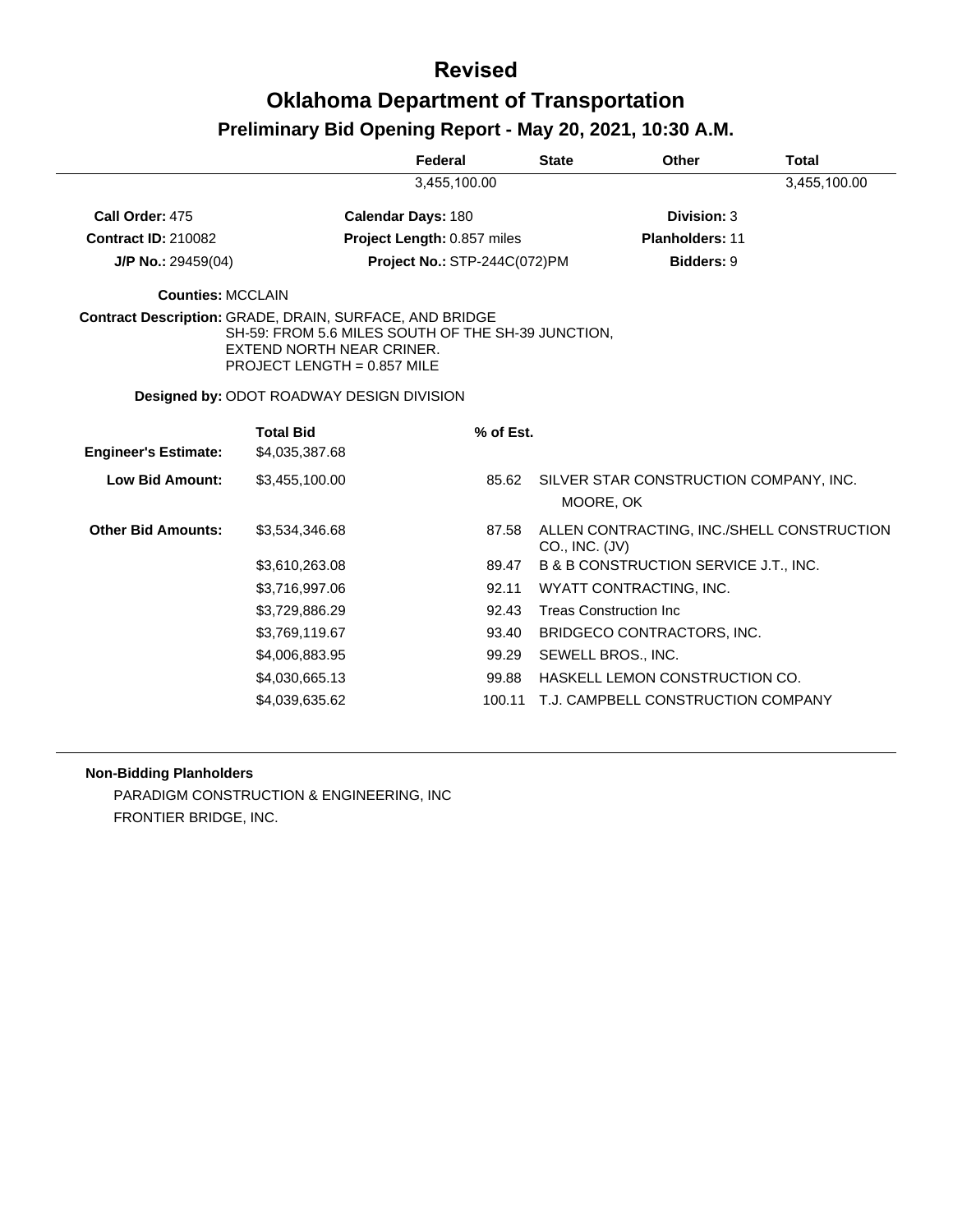|                             |                                                                                                                                                                                       | Federal                      | <b>State</b>                                   | Other                                             | <b>Total</b> |
|-----------------------------|---------------------------------------------------------------------------------------------------------------------------------------------------------------------------------------|------------------------------|------------------------------------------------|---------------------------------------------------|--------------|
|                             |                                                                                                                                                                                       | 155,000.00                   |                                                | 4,863,860.29                                      | 5,018,860.29 |
| Call Order: 480             |                                                                                                                                                                                       | <b>Calendar Days: 210</b>    |                                                | Division: 3                                       |              |
| <b>Contract ID: 210140</b>  |                                                                                                                                                                                       | Project Length: 2.331 miles  |                                                | <b>Planholders: 13</b>                            |              |
| $J/P$ No.: 33483(04)        |                                                                                                                                                                                       | Project No.: STP-244C(076)Cl |                                                | <b>Bidders: 7</b>                                 |              |
| <b>Counties: MCCLAIN</b>    |                                                                                                                                                                                       |                              |                                                |                                                   |              |
|                             | Contract Description: GRADE, DRAIN, SURFACE, AND BRIDGE<br>COUNTY ROAD (NW 180TH STREET/EW-141): FROM THE<br>SH-59 JUNCTION, EXTEND WEST NEAR CRINER.<br>PROJECT LENGTH = 2.277 MILES |                              |                                                |                                                   |              |
|                             | <b>Designed by: CEC CORPORATION</b>                                                                                                                                                   |                              |                                                |                                                   |              |
|                             | <b>Total Bid</b>                                                                                                                                                                      | % of Est.                    |                                                |                                                   |              |
| <b>Engineer's Estimate:</b> | \$5,120,592.65                                                                                                                                                                        |                              |                                                |                                                   |              |
| <b>Low Bid Amount:</b>      | \$5,018,860.29                                                                                                                                                                        | 98.01                        | <b>Treas Construction Inc.</b><br>Coalgate, OK |                                                   |              |
| <b>Other Bid Amounts:</b>   | \$5,199,000.00                                                                                                                                                                        |                              |                                                | 101.53 SILVER STAR CONSTRUCTION COMPANY, INC.     |              |
|                             | \$5,208,835.58                                                                                                                                                                        |                              | CO., INC. (JV)                                 | 101.72 ALLEN CONTRACTING, INC./SHELL CONSTRUCTION |              |
|                             | \$5,227,148.51                                                                                                                                                                        | 102.08                       |                                                | C3 CONSTRUCTION, INC.                             |              |
|                             | \$5,552,812.35                                                                                                                                                                        |                              |                                                | 108.44 PARADIGM CONSTRUCTION & ENGINEERING, INC   |              |
|                             | \$5,796,577.70                                                                                                                                                                        | 113.20                       |                                                | T.J. CAMPBELL CONSTRUCTION COMPANY                |              |
|                             | \$5,882,343.25                                                                                                                                                                        |                              |                                                | 114.88 HASKELL LEMON CONSTRUCTION CO.             |              |

(D)

#### **Non-Bidding Planholders**

SEWELL BROS., INC. FRONTIER BRIDGE, INC. BUILT RIGHT CONSTRUCTION, LLC K & R BUILDERS, INC. BRIDGECO CONTRACTORS, INC. RRY SERVICES LLC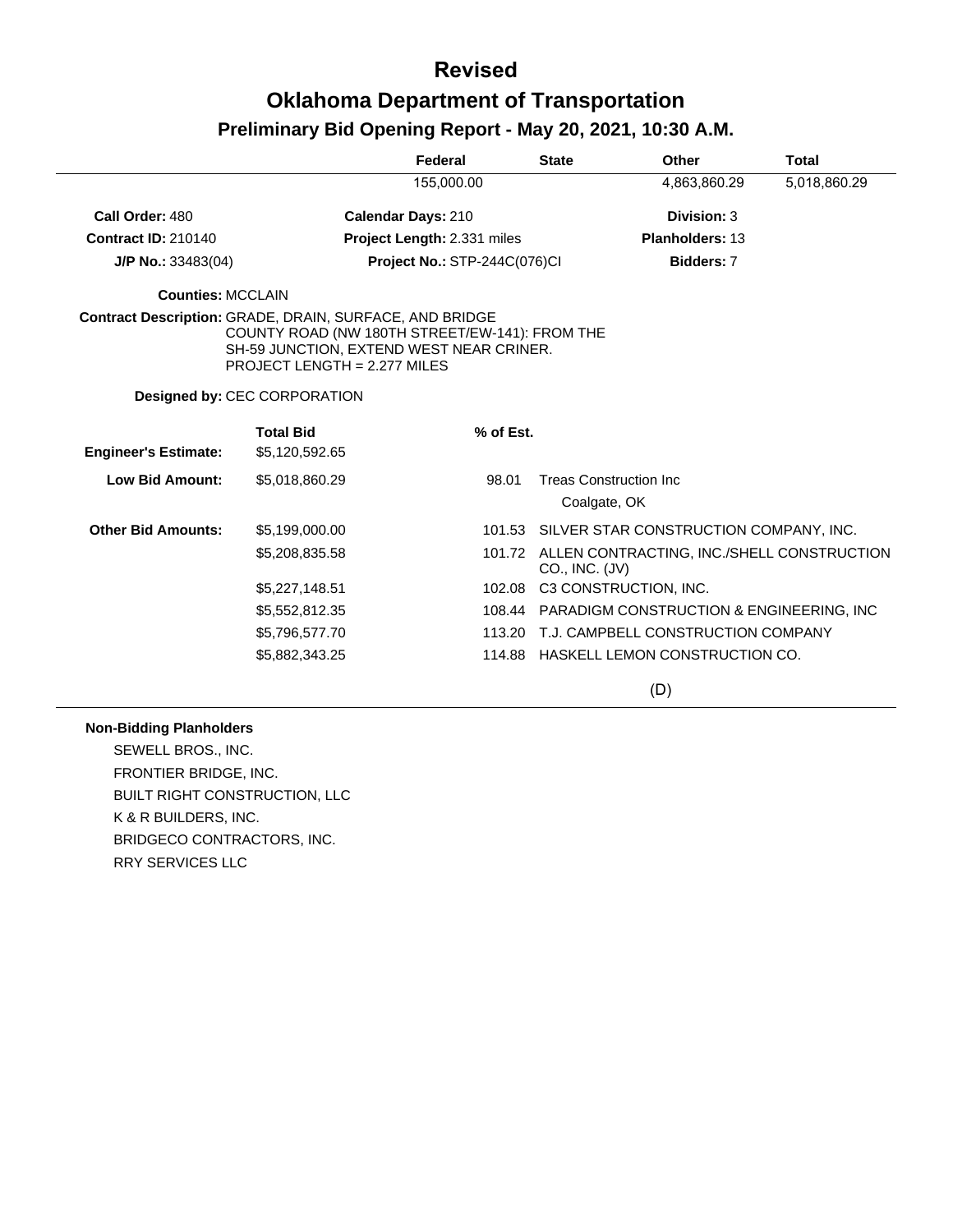|                                                    |                                                                                                                                                            | Federal                      | <b>State</b> | <b>Other</b>                                                          | <b>Total</b> |
|----------------------------------------------------|------------------------------------------------------------------------------------------------------------------------------------------------------------|------------------------------|--------------|-----------------------------------------------------------------------|--------------|
|                                                    |                                                                                                                                                            | 300,000.00                   |              | 7,45,616.02                                                           | 1,045,616.02 |
| Call Order: 485                                    |                                                                                                                                                            | <b>Calendar Days: 120</b>    |              | Division: 3                                                           |              |
| <b>Contract ID: 210141</b>                         |                                                                                                                                                            | Project Length: 0.299 miles  |              | Planholders: 15                                                       |              |
| $J/P$ No.: 33485(04)                               |                                                                                                                                                            | Project No.: STP-244D(075)CI |              | Bidders: 11                                                           |              |
| <b>Counties: MCCLAIN</b>                           |                                                                                                                                                            |                              |              |                                                                       |              |
| <b>Contract Description: BRIDGE AND APPROACHES</b> | COUNTY ROAD (CASCARA ROAD/NS-3035): OVER<br>WALNUT CREEK, 0.8 MILES NORTH OF THE SH-74B<br><b>JUNCTION NEAR BLANCHARD.</b><br>PROJECT LENGTH = 0.264 MILES |                              |              |                                                                       |              |
|                                                    | <b>Designed by: CEC CORPORATION</b>                                                                                                                        |                              |              |                                                                       |              |
| <b>Engineer's Estimate:</b>                        | <b>Total Bid</b><br>\$1,163,179.10                                                                                                                         | % of Est.                    |              |                                                                       |              |
| <b>Low Bid Amount:</b>                             | \$1,045,616.02                                                                                                                                             | 89.89                        |              | <b>H &amp; H BRIDGE COMPANY</b><br>JOPLIN, MO                         |              |
| <b>Other Bid Amounts:</b>                          | \$1,046,139.80<br>\$1,058,714.06<br>\$1,106,363.44                                                                                                         | 89.94<br>91.02<br>95.12      |              | SEWELL BROS., INC.<br><b>RRY SERVICES LLC</b><br>K & R BUILDERS, INC. |              |
|                                                    | \$1,109,624.31<br>\$1,161,321.55                                                                                                                           | 95.40<br>99.84               |              | BRIDGECO CONTRACTORS, INC.<br>L & N BRIDGE, LLC                       |              |
|                                                    | \$1,223,351.51                                                                                                                                             |                              |              | 105.17 Treas Construction Inc                                         |              |
|                                                    | \$1,246,999.99                                                                                                                                             |                              |              | 107.21 HASKELL LEMON CONSTRUCTION CO.                                 |              |
|                                                    | \$1,317,623.60                                                                                                                                             | 113.28                       |              | BUILT RIGHT CONSTRUCTION, LLC                                         |              |
|                                                    | \$1,324,996.82                                                                                                                                             | 113.91                       | OBC, INC.    |                                                                       |              |
|                                                    | \$1,391,391.77                                                                                                                                             |                              |              | 119.62 C3 CONSTRUCTION, INC.                                          |              |
|                                                    |                                                                                                                                                            |                              |              | (D)                                                                   |              |

#### **Non-Bidding Planholders**

SILVER STAR CONSTRUCTION COMPANY, INC. PARADIGM CONSTRUCTION & ENGINEERING, INC FRONTIER BRIDGE, INC.

B & B CONSTRUCTION SERVICE J.T., INC.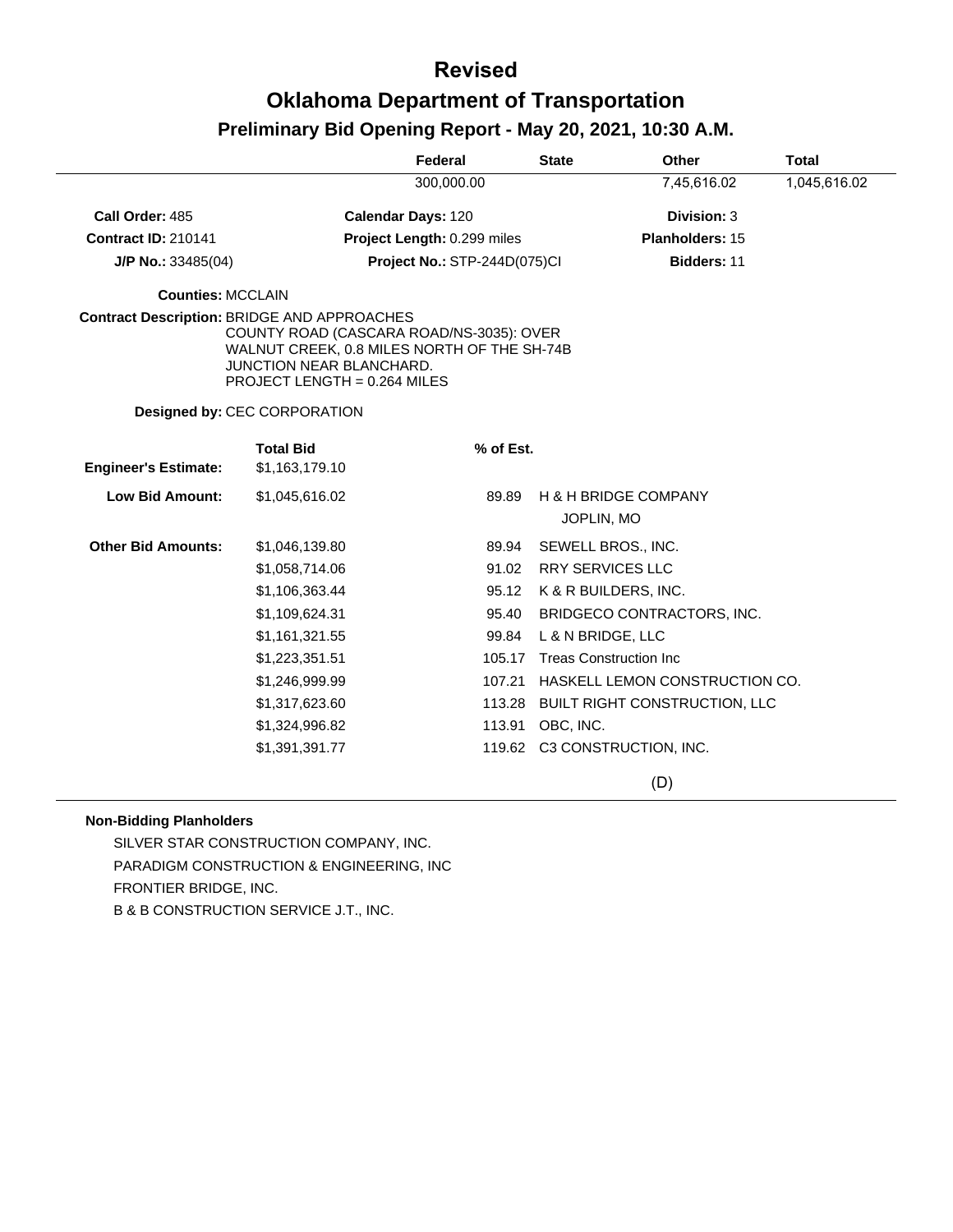|                                                         |                                                                                                                                                                           | Federal                                           | <b>State</b> | Other                                     | <b>Total</b>  |
|---------------------------------------------------------|---------------------------------------------------------------------------------------------------------------------------------------------------------------------------|---------------------------------------------------|--------------|-------------------------------------------|---------------|
|                                                         |                                                                                                                                                                           | 23,248,537.02                                     |              |                                           | 23,248,537.02 |
| Call Order: 490                                         |                                                                                                                                                                           | <b>Calendar Days: 480</b>                         |              | Division: 2                               |               |
| <b>Contract ID: 210142</b>                              |                                                                                                                                                                           | <b>Project Length: 4.574 miles</b>                |              | <b>Planholders: 4</b>                     |               |
| $J/P$ No.: 18859(04)<br>18859(10)                       |                                                                                                                                                                           | Project No.: NHPP-022N(102)SS<br>NHPP-022N(225)PM |              | Bidders: 2                                |               |
|                                                         | <b>Counties: MCCURTAIN</b>                                                                                                                                                |                                                   |              |                                           |               |
| Contract Description: GRADE, DRAIN, SURFACE, AND BRIDGE | US-70: FROM 0.3 MILES WEST OF THE SH-98<br>JUNCTION, EXTEND WEST NEAR VALIANT.<br>PROJECT LENGTH = $4.548$ MILES<br><b>Designed by: MACARTHUR ASSOCIATES - CONSULTANT</b> |                                                   |              |                                           |               |
| <b>Engineer's Estimate:</b>                             | <b>Total Bid</b><br>\$21,301,160.84                                                                                                                                       | $%$ of Est.                                       |              |                                           |               |
| Low Bid Amount:                                         | \$23,248,537.02                                                                                                                                                           |                                                   | ENID, OK     | 109.14 THE CUMMINS CONSTRUCTION CO., INC. |               |
| <b>Other Bid Amounts:</b>                               | \$26,454,940.49                                                                                                                                                           | 124.19                                            |              | OVERLAND CORPORATION                      |               |

#### **Non-Bidding Planholders**

KOSS CONSTRUCTION COMPANY & SUBSIDIARY ROBINSON CONSTRUCTION, LLC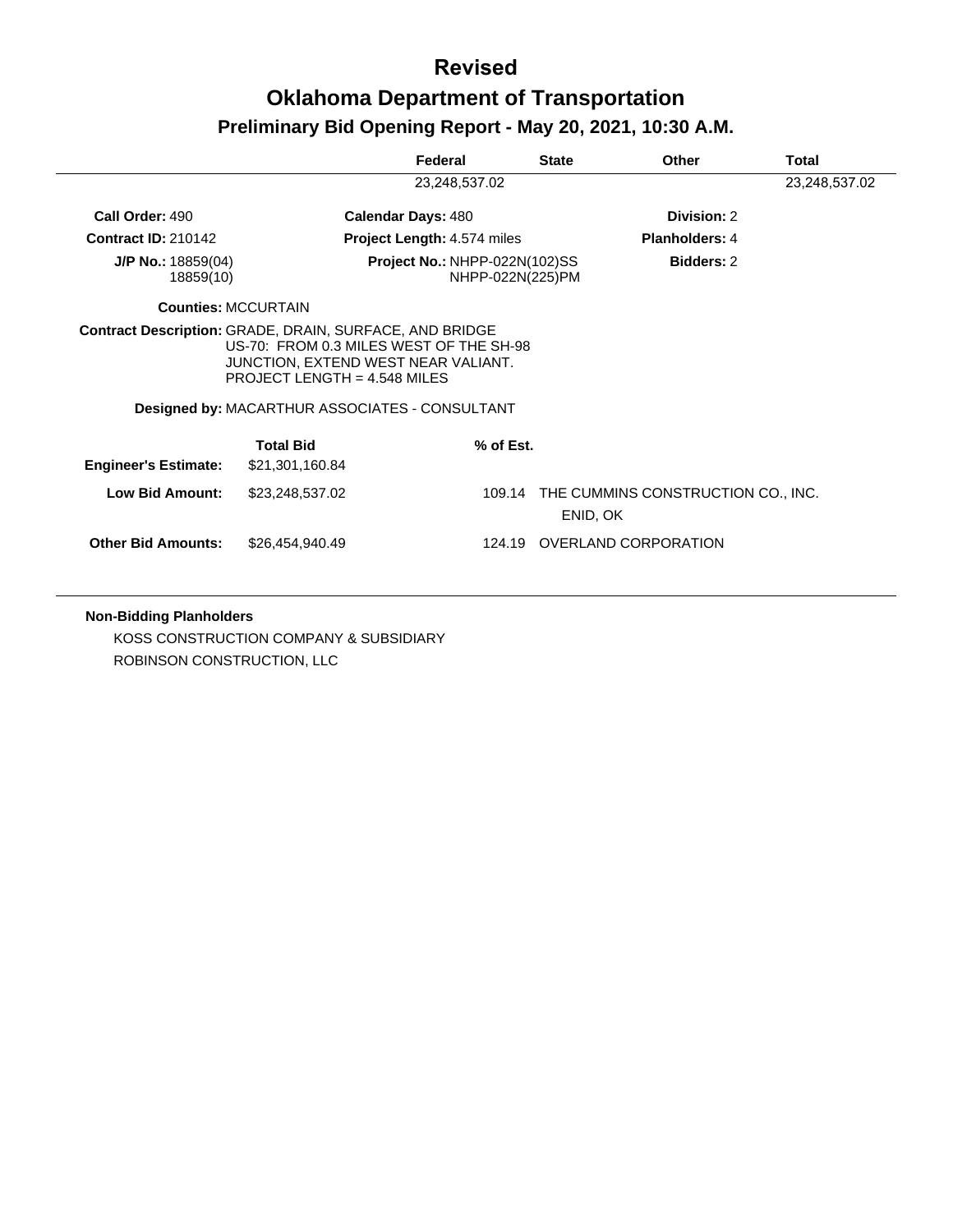|                             |                                                                                                                                                                                                  | Federal                       | <b>State</b> | Other                                  | Total        |
|-----------------------------|--------------------------------------------------------------------------------------------------------------------------------------------------------------------------------------------------|-------------------------------|--------------|----------------------------------------|--------------|
|                             |                                                                                                                                                                                                  |                               |              | 8,137,662.15                           | 8,137,662.15 |
| Call Order: 495             |                                                                                                                                                                                                  | <b>Calendar Days: 360</b>     |              | Division: 7                            |              |
| <b>Contract ID: 210143</b>  |                                                                                                                                                                                                  | Project Length: 6.010 miles   |              | Planholders: 9                         |              |
| J/P No.: 27855(04)          |                                                                                                                                                                                                  | Project No.: CIRB-250D(032)RB |              | Bidders: 4                             |              |
| <b>Counties: MURRAY</b>     |                                                                                                                                                                                                  |                               |              |                                        |              |
|                             | <b>Contract Description: GRADE, DRAIN, SURFACE, AND BRIDGE</b><br>COUNTY ROAD (EW-168/BUEL GREEN ROAD): FROM THE<br>US-177 JUNCTION, EXTEND WEST NEAR SULPHUR.<br>PROJECT LENGTH = $5.982$ MILES |                               |              |                                        |              |
| Designed by: CP&Y, INC.     |                                                                                                                                                                                                  |                               |              |                                        |              |
| <b>Engineer's Estimate:</b> | <b>Total Bid</b><br>\$6,981,538.66                                                                                                                                                               | % of Est.                     |              |                                        |              |
| <b>Low Bid Amount:</b>      | \$8,137,662.15                                                                                                                                                                                   | 116.56                        |              | OVERLAND CORPORATION<br>ARDMORE, OK    |              |
| <b>Other Bid Amounts:</b>   | \$8,690,028.42                                                                                                                                                                                   | 124.47                        |              | Seal Masters, Inc. DBA Pavers, Inc.    |              |
|                             | \$8,899,000.00                                                                                                                                                                                   | 127.46                        |              | SILVER STAR CONSTRUCTION COMPANY, INC. |              |
|                             | \$9,543,610.82                                                                                                                                                                                   | 136.70                        |              | HUB Construction, Inc.                 |              |
|                             |                                                                                                                                                                                                  |                               |              | (D)                                    |              |

#### **Non-Bidding Planholders**

RRY SERVICES LLC THE CUMMINS CONSTRUCTION CO., INC. ROBINSON CONSTRUCTION, LLC PARADIGM CONSTRUCTION & ENGINEERING, INC K & R BUILDERS, INC.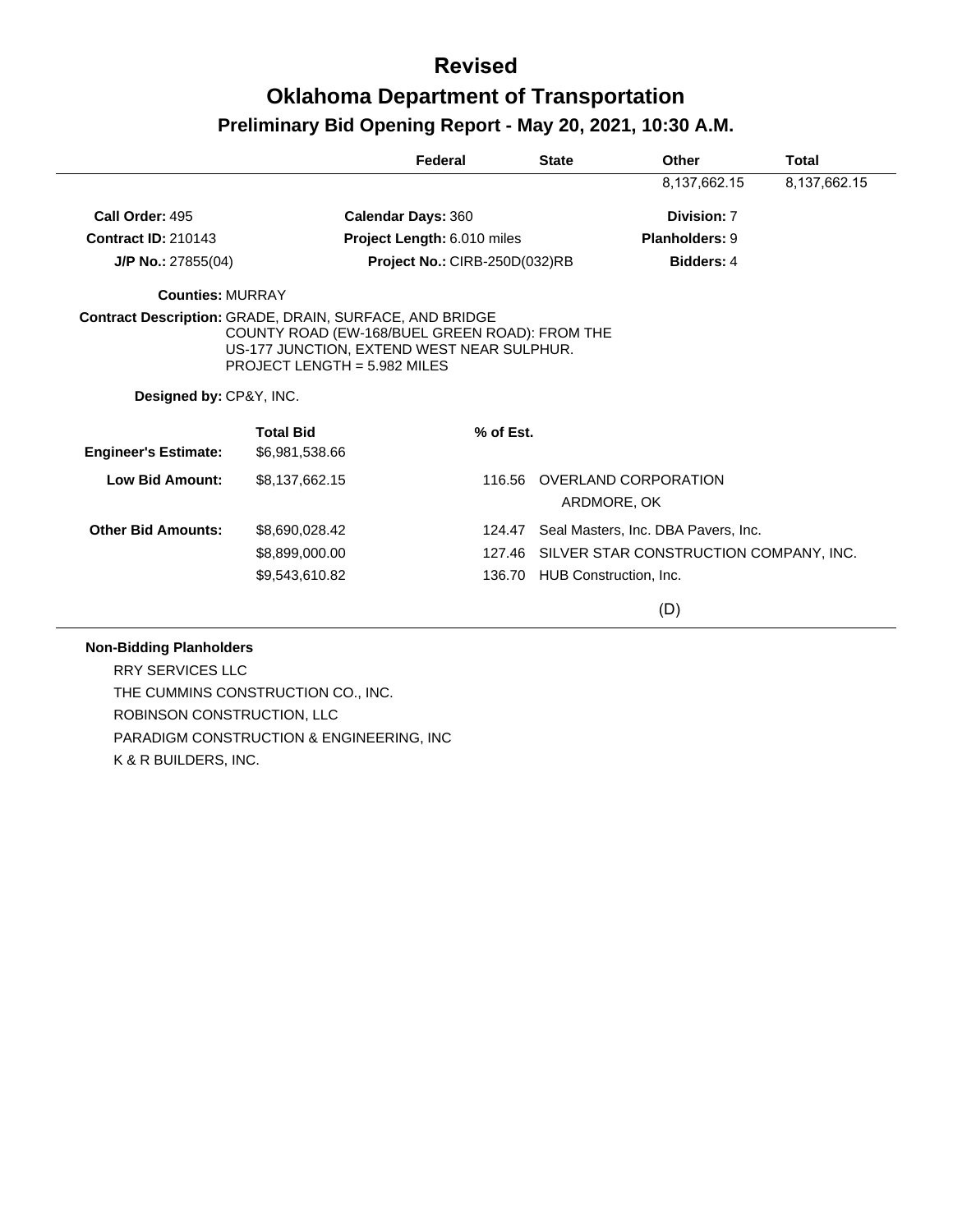|                             |                                                                                                                                                                                                 | Federal                             | <b>State</b> | Other                                               | <b>Total</b> |
|-----------------------------|-------------------------------------------------------------------------------------------------------------------------------------------------------------------------------------------------|-------------------------------------|--------------|-----------------------------------------------------|--------------|
|                             |                                                                                                                                                                                                 |                                     | 45,347.80    |                                                     | 45,347.80    |
| Call Order: 510             |                                                                                                                                                                                                 | <b>Calendar Days: 15</b>            |              | Division: 4                                         |              |
| <b>Contract ID: 210146</b>  |                                                                                                                                                                                                 | <b>Project Length: 0.054 miles</b>  |              | <b>Planholders: 4</b>                               |              |
| $J/P$ No.: 35255(04)        |                                                                                                                                                                                                 | <b>Project No.: SAP-4400(088)ES</b> |              | <b>Bidders: 3</b>                                   |              |
| Counties: OKI AHOMA         |                                                                                                                                                                                                 |                                     |              |                                                     |              |
|                             | CITY STREET (NW 36TH STREET): REPAIR VEHICLE IMPACT DAMAGE<br>OVER I-44, 3.5 MILES WEST OF I-235 IN OKLAHOMA CITY.<br>PROJECT LENGTH = $0.000$ MILE<br><b>Designed by: ODOT BRIDGE DIVISION</b> |                                     |              |                                                     |              |
| <b>Engineer's Estimate:</b> | <b>Total Bid</b><br>\$50,538.30                                                                                                                                                                 | $%$ of Est.                         |              |                                                     |              |
| Low Bid Amount:             | \$45,347.80                                                                                                                                                                                     | 89.73                               |              | <b>BUILT RIGHT CONSTRUCTION, LLC</b><br>SAVANNA, OK |              |
| <b>Other Bid Amounts:</b>   | \$50,475.74                                                                                                                                                                                     | 99.88                               |              | GIBSON & ASSOCIATES, INC.                           |              |
|                             | \$11,147,482.46                                                                                                                                                                                 |                                     |              | 22,057.49 B & B CONSTRUCTION SERVICE J.T., INC.     |              |

**Non-Bidding Planholders**

LOGOS CONSTRUCTION CO., LLC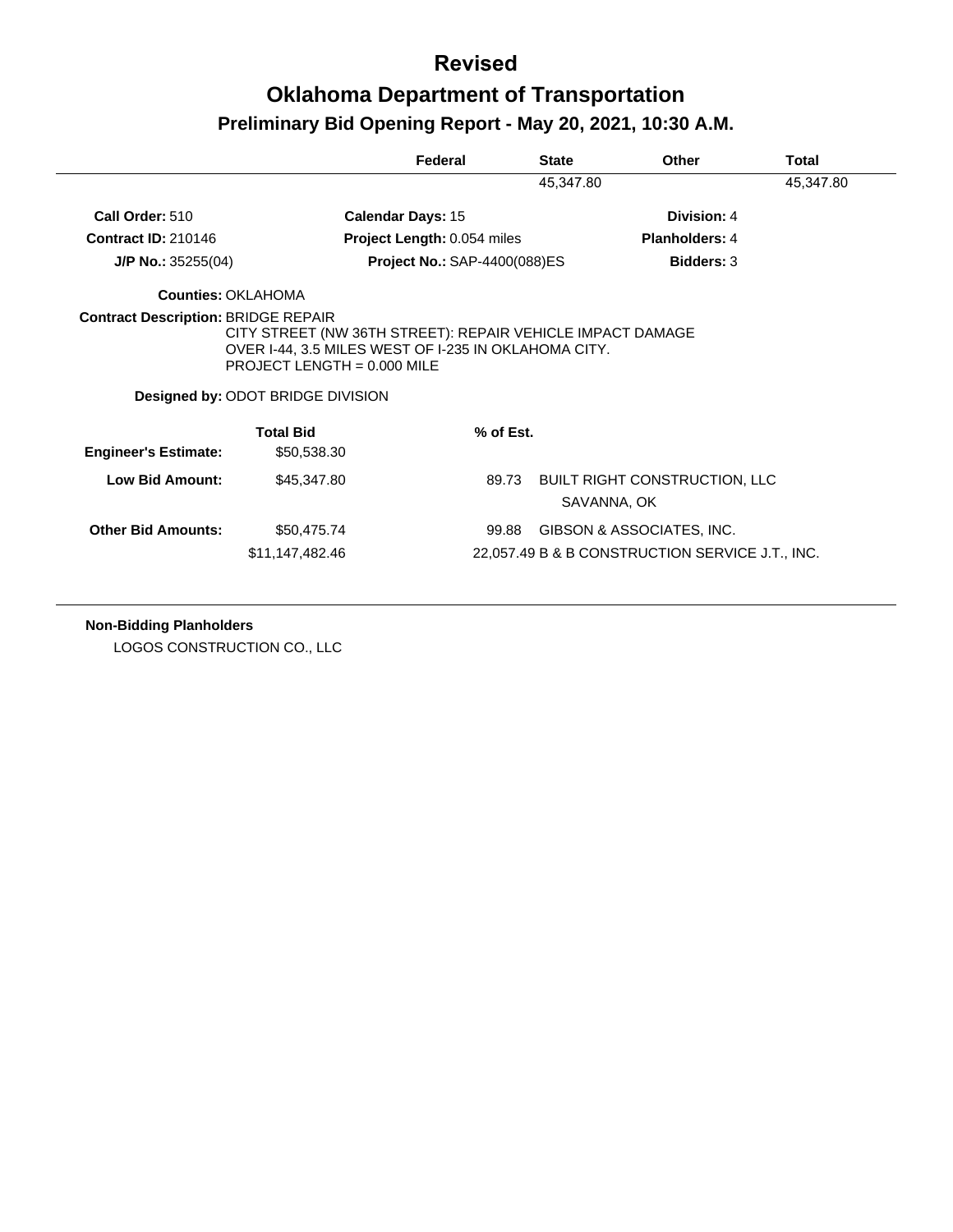|                                                                                  |                                                                                                 | Federal                      | <b>State</b>           | Other                                                          | Total      |
|----------------------------------------------------------------------------------|-------------------------------------------------------------------------------------------------|------------------------------|------------------------|----------------------------------------------------------------|------------|
|                                                                                  |                                                                                                 | 610,481.00                   |                        |                                                                | 610,481.00 |
| Call Order: 515                                                                  |                                                                                                 | <b>Calendar Days: 100</b>    |                        | Division: 8                                                    |            |
| <b>Contract ID: 210147</b>                                                       |                                                                                                 | Project Length: 0.606 miles  |                        | <b>Planholders: 5</b>                                          |            |
| $J/P$ No.: 32897(04)                                                             |                                                                                                 | Project No.: STP-258B(083)AD |                        | <b>Bidders: 4</b>                                              |            |
| <b>Counties: OTTAWA</b>                                                          |                                                                                                 |                              |                        |                                                                |            |
| <b>Contract Description: PEDESTRIAN IMPROVEMENTS (SIDEWALKS)</b><br>Designed by: | US-60: FROM THE SH-125 JUNCTION, EXTEND NORTHEAST IN FAIRLAND.<br>PROJECT LENGTH = $0.606$ MILE |                              |                        |                                                                |            |
|                                                                                  |                                                                                                 |                              |                        |                                                                |            |
|                                                                                  |                                                                                                 |                              |                        |                                                                |            |
|                                                                                  | <b>Total Bid</b>                                                                                | % of Est.                    |                        |                                                                |            |
| <b>Engineer's Estimate:</b>                                                      | \$535,357.00                                                                                    |                              |                        |                                                                |            |
| <b>Low Bid Amount:</b>                                                           | \$610,481.00                                                                                    |                              |                        | 114.03 PARADIGM CONSTRUCTION & ENGINEERING, INC<br>SAPULPA, OK |            |
| <b>Other Bid Amounts:</b>                                                        | \$631,953.50                                                                                    | 118.04                       |                        | TI-ZACK CONCRETE, INC.                                         |            |
|                                                                                  | \$701,501.97                                                                                    |                              | 131.03 PBX CORPORATION |                                                                |            |

**Non-Bidding Planholders**

B & B BRIDGE COMPANY, LLC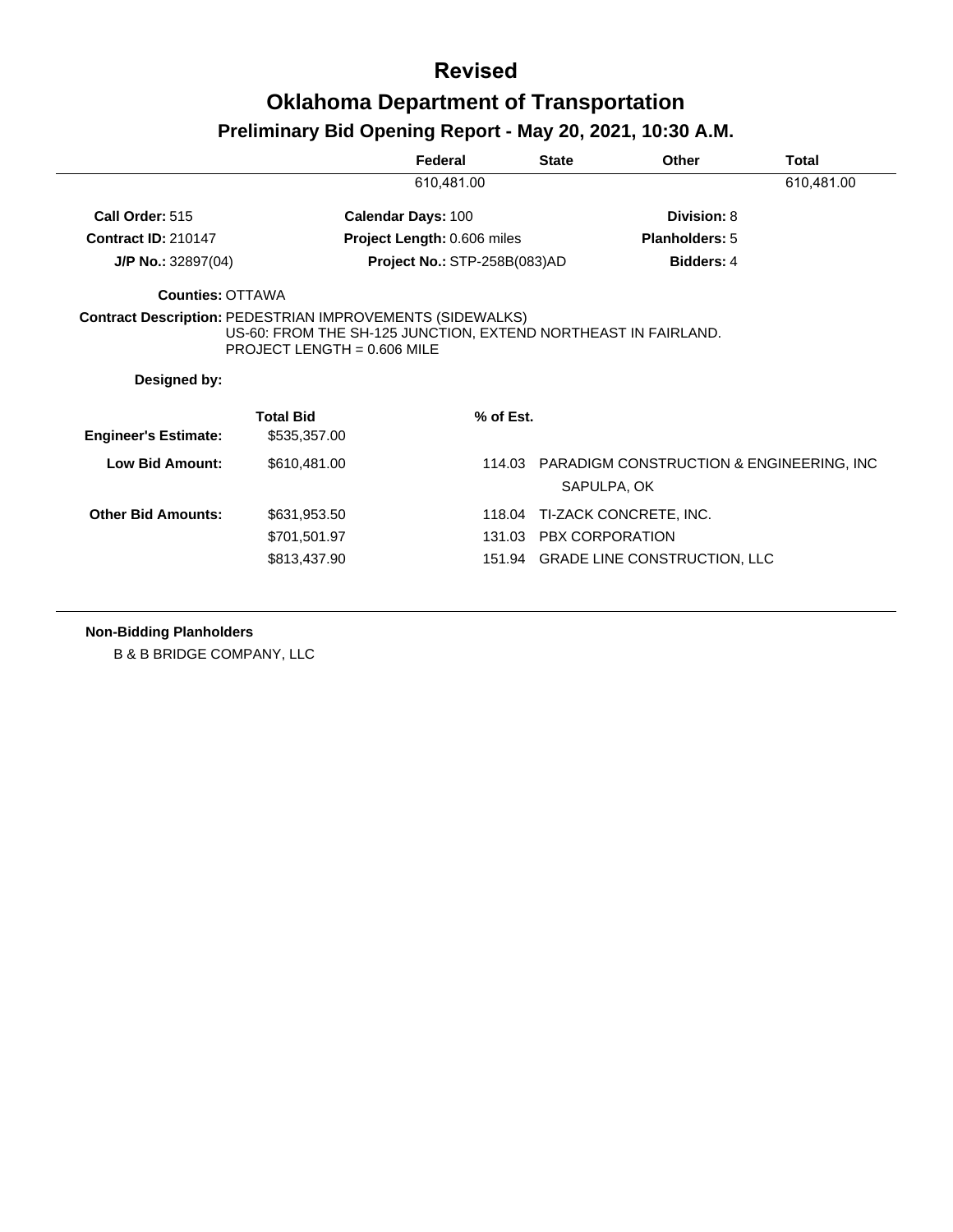# **Revised**

# **Oklahoma Department of Transportation Preliminary Bid Opening Report - May 20, 2021, 10:30 A.M.**

|                                                        |                                                                                                                                                  | Federal                      | <b>State</b> | <b>Other</b>                       | Total         |
|--------------------------------------------------------|--------------------------------------------------------------------------------------------------------------------------------------------------|------------------------------|--------------|------------------------------------|---------------|
|                                                        |                                                                                                                                                  | 10,685,000.00                |              |                                    | 10,685,000.00 |
| Call Order: 520                                        |                                                                                                                                                  | <b>Calendar Days: 210</b>    |              | Division: 4                        |               |
| <b>Contract ID: 210148</b>                             |                                                                                                                                                  | Project Length: 3.083 miles  |              | <b>Planholders: 7</b>              |               |
| $J/P$ No.: 27978(04)                                   |                                                                                                                                                  | Project No.: STP-260B(043)PM |              | Bidders: 4                         |               |
| <b>Counties: PAYNE</b>                                 |                                                                                                                                                  |                              |              |                                    |               |
| <b>Contract Description: GRADE, DRAIN, AND SURFACE</b> | SH-51: FROM THE SH-18 INTERSECTION, EXTEND EAST NEAR YALE.<br>PROJECT LENGTH = $3.083$ MILES<br><b>Designed by: ODOT ROADWAY DESIGN DIVISION</b> |                              |              |                                    |               |
| <b>Engineer's Estimate:</b>                            | <b>Total Bid</b><br>\$10,482,310.74                                                                                                              | % of Est.                    |              |                                    |               |
| <b>Low Bid Amount:</b>                                 | \$10,685,000.00                                                                                                                                  | 101.93                       | TULSA, OK    | BECCO CONTRACTORS, INC.            |               |
| <b>Other Bid Amounts:</b>                              | \$11,417,428.99                                                                                                                                  |                              |              | 108.92 C-GAWF CONSTRUCTION, INC.   |               |
|                                                        | \$13,472,042.56                                                                                                                                  | 128.52                       |              | THE CUMMINS CONSTRUCTION CO., INC. |               |
|                                                        | \$15,004,207.78                                                                                                                                  |                              |              | 143.14 ATLAS PAVING COMPANY        |               |

#### **Non-Bidding Planholders**

T.J. CAMPBELL CONSTRUCTION COMPANY HASKELL LEMON CONSTRUCTION CO. APAC-CENTRAL, INC.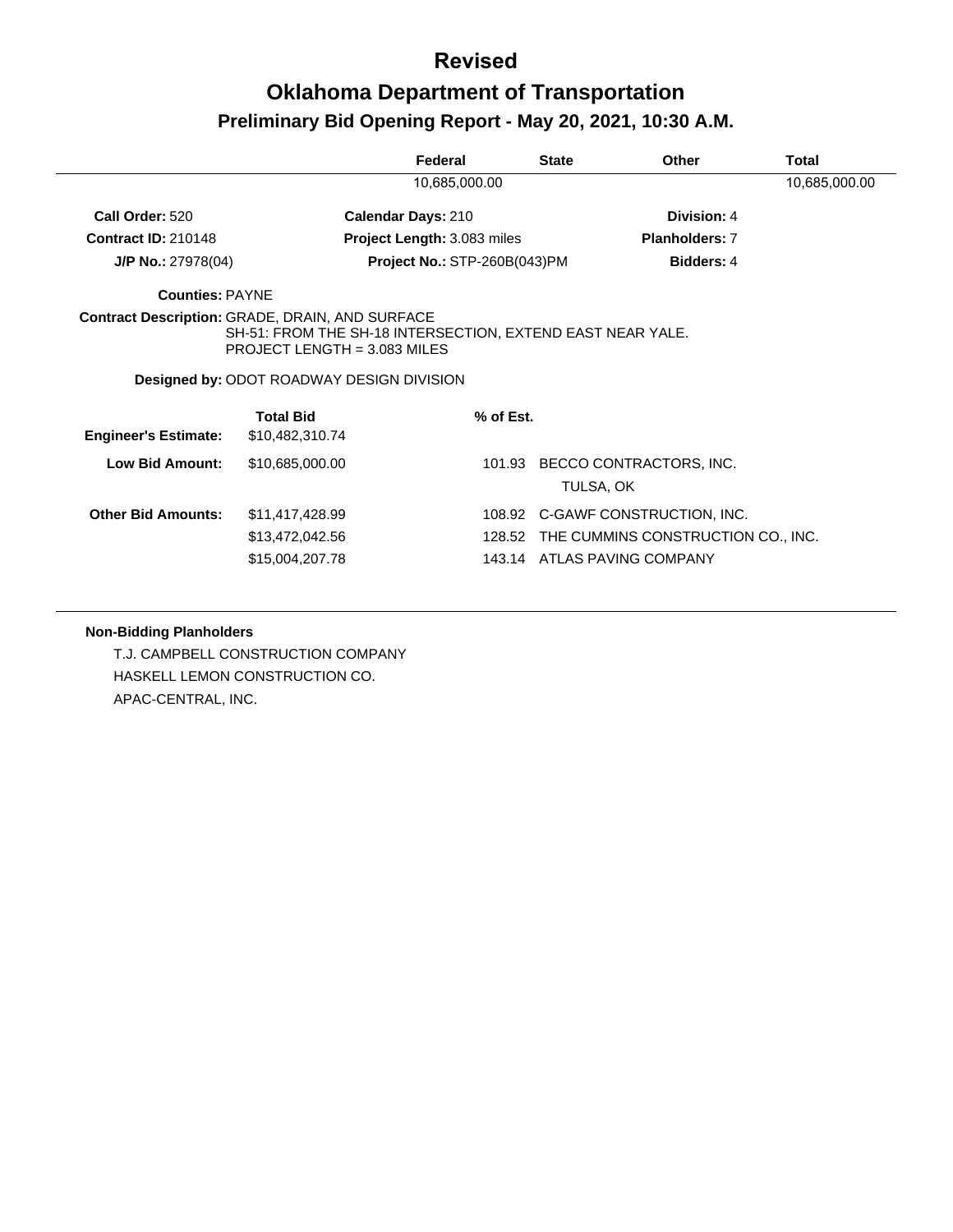|                                              |                                                                                                     | Federal                      | <b>State</b>        | <b>Other</b>                                  | <b>Total</b> |  |
|----------------------------------------------|-----------------------------------------------------------------------------------------------------|------------------------------|---------------------|-----------------------------------------------|--------------|--|
|                                              |                                                                                                     |                              | 555,291.00          |                                               | 555,291.00   |  |
| Call Order: 530                              |                                                                                                     | <b>Calendar Days: 90</b>     |                     | Division: 3                                   |              |  |
| <b>Contract ID: 210150</b>                   |                                                                                                     | Project Length: 0.000 miles  |                     | Planholders: 12                               |              |  |
| $J/P$ No.: 23284(12)                         |                                                                                                     | Project No.: SSP-262F(067)PM |                     | Bidders: 12                                   |              |  |
|                                              | <b>Counties: PONTOTOC, POTTAWATOMIE</b>                                                             |                              |                     |                                               |              |  |
| <b>Contract Description: BRIDGE PAINTING</b> | US-270 RAMP/SH-18/SH-99: AT MULTIPLE<br>LOCATIONS IN DIVISION III.<br>PROJECT LENGTH = $0.00$ MILES |                              |                     |                                               |              |  |
| Designed by:                                 |                                                                                                     |                              |                     |                                               |              |  |
|                                              | <b>Total Bid</b>                                                                                    | % of Est.                    |                     |                                               |              |  |
| <b>Engineer's Estimate:</b>                  | \$834,413.00                                                                                        |                              |                     |                                               |              |  |
| <b>Low Bid Amount:</b>                       | \$555,291.00                                                                                        | 66.55                        |                     | POSEIDON CONSTRUCTION, INC.<br>CLEARWATER, FL |              |  |
| <b>Other Bid Amounts:</b>                    | \$574,044.40                                                                                        | 68.80                        | JK INDUSTRIES, INC. |                                               |              |  |
|                                              | \$659,000.00                                                                                        | 78.98                        |                     | SPARTAN CONTRACTING, LLC                      |              |  |
|                                              | \$687,318.90                                                                                        | 82.37                        |                     | L.A. Industrial Painting, LLC                 |              |  |
|                                              | \$824,000.00                                                                                        | 98.75                        |                     | K.V.K. CONTRACTING, INC.                      |              |  |
|                                              | \$832,571.86                                                                                        | 99.78                        | EURO PAINT, LLC     |                                               |              |  |
|                                              | \$838,281.06                                                                                        |                              |                     | 100.46 LEGEND PAINTING, INC.                  |              |  |
|                                              | \$868,737.00                                                                                        | 104.11                       | MONOKO, LLC         |                                               |              |  |
|                                              | \$961,053.00                                                                                        |                              |                     | 115.18 PANTHER INDUSTRIAL PAINTING, LLC       |              |  |
|                                              | \$977,346.00                                                                                        |                              |                     | 117.13 ELITE INDUSTRIAL PAINTING, INC         |              |  |
|                                              | \$998,322.66                                                                                        |                              | COUNTY, INC.        | 119.64 M & J CONSTRUCTION COMPANY OF PINELLAS |              |  |
|                                              | \$1,077,970.60                                                                                      | 129.19                       |                     | SOUTHERN ROAD & BRIDGE, LLC                   |              |  |

**Non-Bidding Planholders**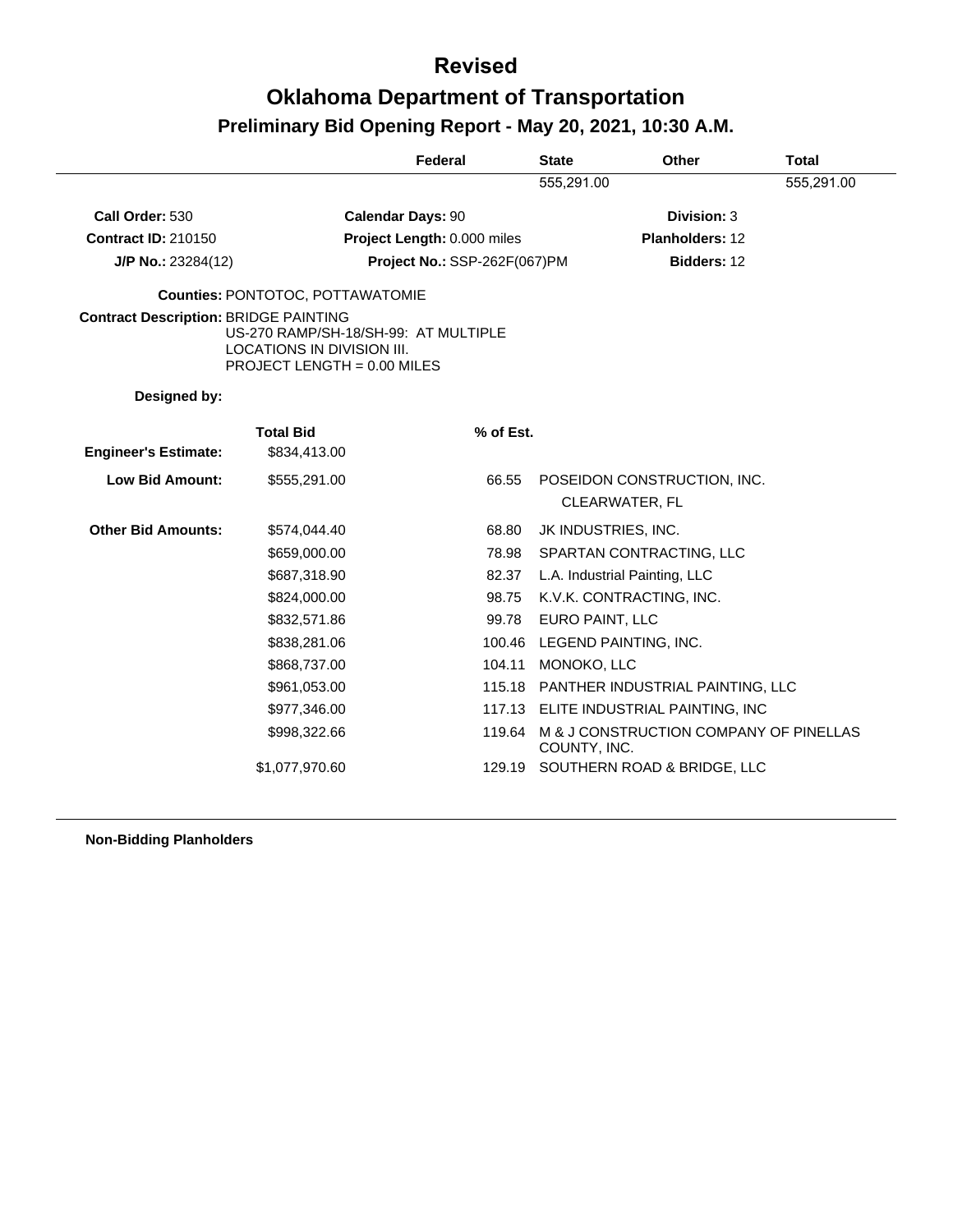# **Revised Oklahoma Department of Transportation**

|                            |                                                                                                                                            | Federal                             | <b>State</b> | <b>Other</b>          | <b>Total</b> |
|----------------------------|--------------------------------------------------------------------------------------------------------------------------------------------|-------------------------------------|--------------|-----------------------|--------------|
| <b>No Bidder</b>           |                                                                                                                                            |                                     |              |                       |              |
| Call Order: 535            |                                                                                                                                            | Completion Date: 10/31/2021         |              | Division: 3           |              |
| <b>Contract ID: 210151</b> |                                                                                                                                            | Project Length: 6.830 miles         |              | <b>Planholders: 0</b> |              |
| $J/P$ No.: 28204(04)       |                                                                                                                                            | <b>Project No.: STP-263C(074)3P</b> |              | <b>Bidders: 0</b>     |              |
|                            | <b>Counties: POTTAWATOMIE</b>                                                                                                              |                                     |              |                       |              |
|                            | <b>Contract Description: RESURFACE (ASPHALT)</b><br>SH-9A: FROM THE SH-59 JUNCTION, EXTEND NORTH IN MAUD.<br>PROJECT LENGTH = $6.83$ MILES |                                     |              |                       |              |
|                            | <b>Designed by: ODOT FIELD DIVISION 3</b>                                                                                                  |                                     |              |                       |              |
|                            |                                                                                                                                            |                                     |              |                       |              |

**Non-Bidding Planholders**

NO PROPOSALS ISSUED ON THIS PROJECT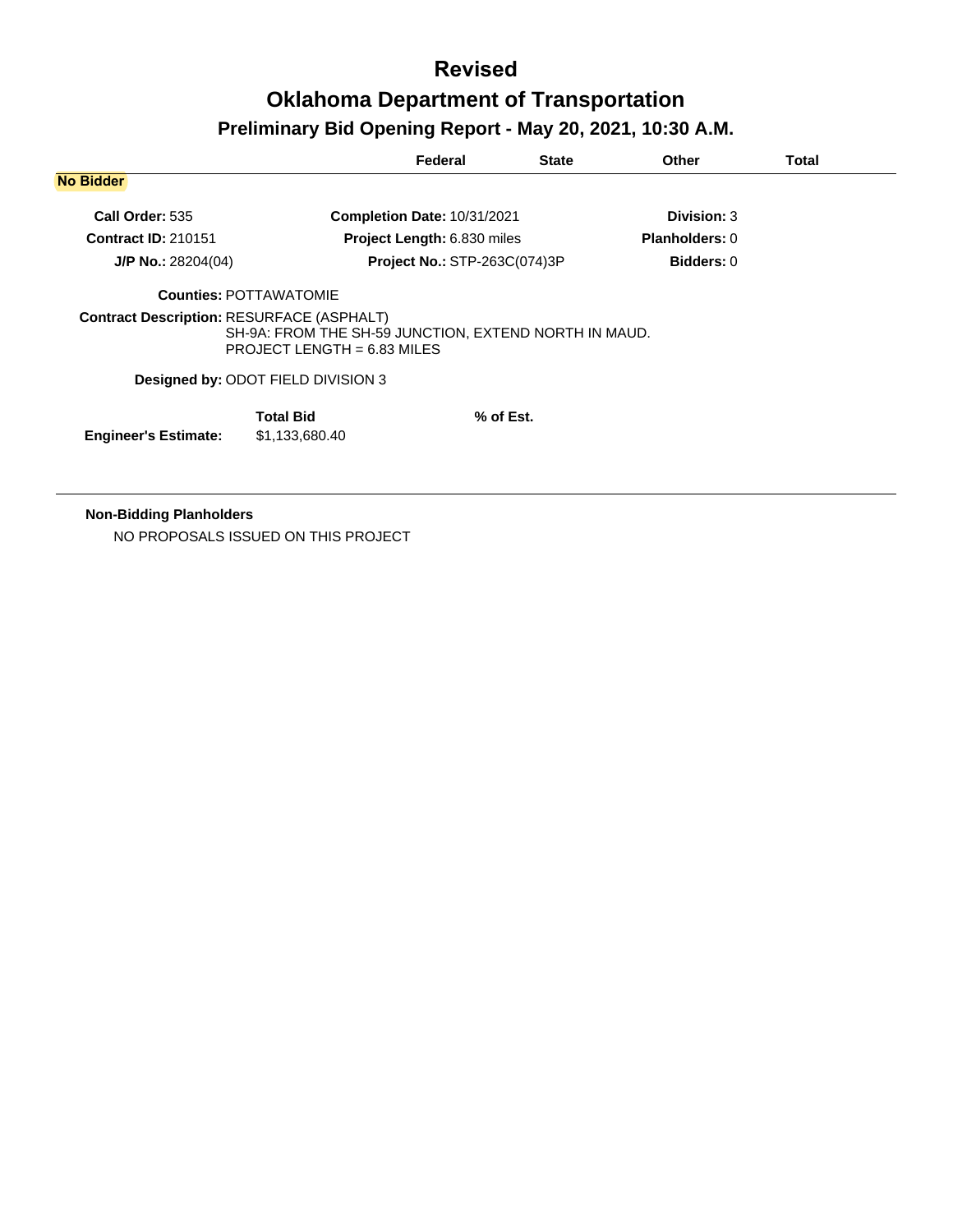|                            |                                                                                                                                                                          | Federal                            | <b>State</b> | Other                 | Total |
|----------------------------|--------------------------------------------------------------------------------------------------------------------------------------------------------------------------|------------------------------------|--------------|-----------------------|-------|
| <b>No Bidder</b>           |                                                                                                                                                                          |                                    |              |                       |       |
| Call Order: 540            |                                                                                                                                                                          | <b>Completion Date: 10/31/2021</b> |              | <b>Division: 3</b>    |       |
| <b>Contract ID: 210152</b> |                                                                                                                                                                          | <b>Project Length: 3.262 miles</b> |              | <b>Planholders: 0</b> |       |
| $J/P$ No.: 28204(05)       |                                                                                                                                                                          | Project No.: STP-263C(075)3P       |              | <b>Bidders: 0</b>     |       |
|                            | <b>Counties: POTTAWATOMIE</b>                                                                                                                                            |                                    |              |                       |       |
|                            | <b>Contract Description: RESURFACE (ASPHALT)</b><br>SH-9A: FROM 6.83 MILES NORTH OF THE SH-59 JUNCTION.<br>EXTEND NORTH NEAR MAUD.<br><b>PROJECT LENGTH = 3.39 MILES</b> |                                    |              |                       |       |
|                            | Designed by: ODOT FIELD DIVISION 3                                                                                                                                       |                                    |              |                       |       |
|                            | <b>Total Bid</b>                                                                                                                                                         |                                    | % of Est.    |                       |       |

**Non-Bidding Planholders**

NO PROPOSALS ISSUED ON THIS PROJECT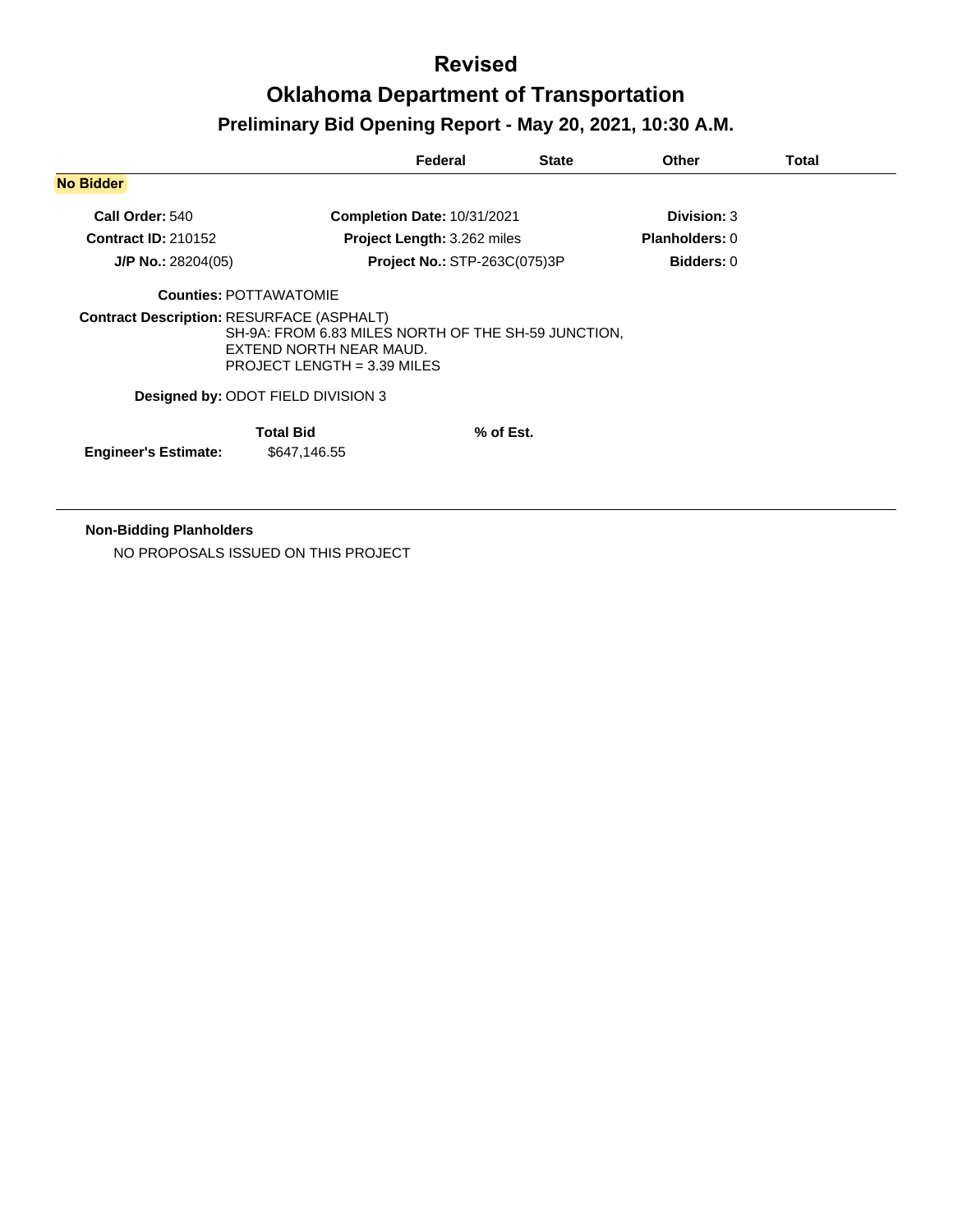#### **Revised**

#### **Oklahoma Department of Transportation**

#### **Preliminary Bid Opening Report - May 20, 2021, 10:30 A.M.**

|                                   |                                                                                                                                 | Federal                                                | <b>State</b> | <b>Other</b>                              | Total        |
|-----------------------------------|---------------------------------------------------------------------------------------------------------------------------------|--------------------------------------------------------|--------------|-------------------------------------------|--------------|
|                                   |                                                                                                                                 | 1,978,831.66                                           |              |                                           | 1,978,831.66 |
| Call Order: 545                   |                                                                                                                                 | <b>Completion Date: 10/31/2021</b>                     |              | Division: 3                               |              |
| <b>Contract ID: 210153</b>        |                                                                                                                                 | Project Length: 10.092 miles                           |              | <b>Planholders: 5</b>                     |              |
| $J/P$ No.: 28204(04)<br>28204(05) |                                                                                                                                 | <b>Project No.: STP-263C(074)3P</b><br>STP-263C(075)3P |              | <b>Bidders: 4</b>                         |              |
|                                   | <b>Counties: POTTAWATOMIE</b>                                                                                                   |                                                        |              |                                           |              |
|                                   | SH-9A: FROM THE SH-59 JUNCTION, EXTEND NORTH NEAR MAUD.<br>PROJECT LENGTH = $10.22$ MILES<br>Designed by: ODOT FIELD DIVISION 3 |                                                        |              |                                           |              |
|                                   | <b>Total Bid</b>                                                                                                                | % of Est.                                              |              |                                           |              |
| <b>Engineer's Estimate:</b>       | \$1,780,826.95                                                                                                                  |                                                        |              |                                           |              |
| <b>Low Bid Amount:</b>            | \$1,978,831.66                                                                                                                  |                                                        |              | 111.12 HASKELL LEMON CONSTRUCTION CO.     |              |
|                                   |                                                                                                                                 |                                                        |              | OKLAHOMA CITY, OK                         |              |
| <b>Other Bid Amounts:</b>         | \$2,047,488.80                                                                                                                  | 114.97                                                 |              | THE CUMMINS CONSTRUCTION CO., INC.        |              |
|                                   | \$2,048,272.27                                                                                                                  |                                                        |              | 115.02 C-GAWF CONSTRUCTION, INC.          |              |
|                                   | \$2,375,426.30                                                                                                                  |                                                        |              | 133.39 T.J. CAMPBELL CONSTRUCTION COMPANY |              |
|                                   |                                                                                                                                 |                                                        |              |                                           |              |

**Non-Bidding Planholders**

OVERLAND CORPORATION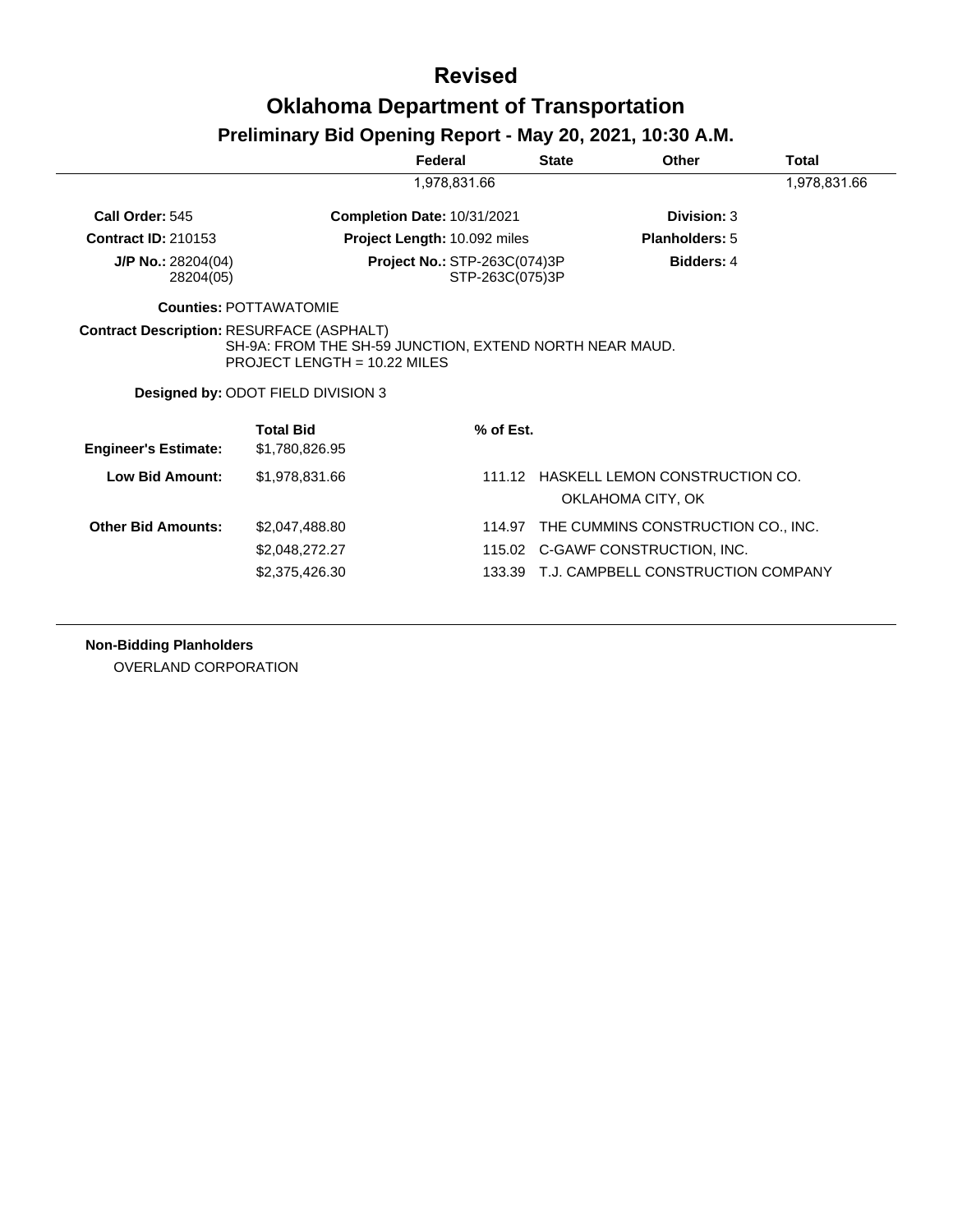|                                                      |                                                                                         | Federal                      | <b>State</b> | Other                                                           | <b>Total</b> |
|------------------------------------------------------|-----------------------------------------------------------------------------------------|------------------------------|--------------|-----------------------------------------------------------------|--------------|
|                                                      |                                                                                         |                              | 52,834.08    |                                                                 | 52,834.08    |
| Call Order: 550                                      | <b>Calendar Days: 30</b>                                                                |                              |              | Division: 2                                                     |              |
| <b>Contract ID: 210154</b>                           |                                                                                         | Project Length: 0.282 miles  |              | Planholders: 5                                                  |              |
| $J/P$ No.: 23144(16)                                 |                                                                                         | Project No.: SSP-264F(078)PM |              | Bidders: 5                                                      |              |
|                                                      | Counties: BRYAN, LEFLORE, MCCURTAIN, PUSHMATAHA                                         |                              |              |                                                                 |              |
| <b>Contract Description: BRIDGE WATER PROOF SEAL</b> | SH-3/SH-22/SH-63: AT MULTPLE LOCATIONS<br>IN DIVISION II.<br>PROJECT LENGTH = 0.00 MILE |                              |              |                                                                 |              |
| Designed by:                                         |                                                                                         |                              |              |                                                                 |              |
|                                                      | <b>Total Bid</b>                                                                        | % of Est.                    |              |                                                                 |              |
| <b>Engineer's Estimate:</b>                          | \$87,516.60                                                                             |                              |              |                                                                 |              |
| <b>Low Bid Amount:</b>                               | \$52,834.08                                                                             | 60.37                        |              | <b>B &amp; B CONSTRUCTION SERVICE J.T., INC.</b><br>CLAYTON, OK |              |
| <b>Other Bid Amounts:</b>                            | \$58,232.84                                                                             | 66.54                        |              | GARY A. CRAIN, INC.                                             |              |
|                                                      | \$81,026.54                                                                             | 92.58                        |              | <b>PBX CORPORATION</b>                                          |              |
|                                                      | \$82,337.28                                                                             | 94.08                        |              | <b>BUILT RIGHT CONSTRUCTION, LLC</b>                            |              |
|                                                      | \$93,056.35                                                                             |                              |              | 106.33 LOGOS CONSTRUCTION CO., LLC                              |              |

**Non-Bidding Planholders**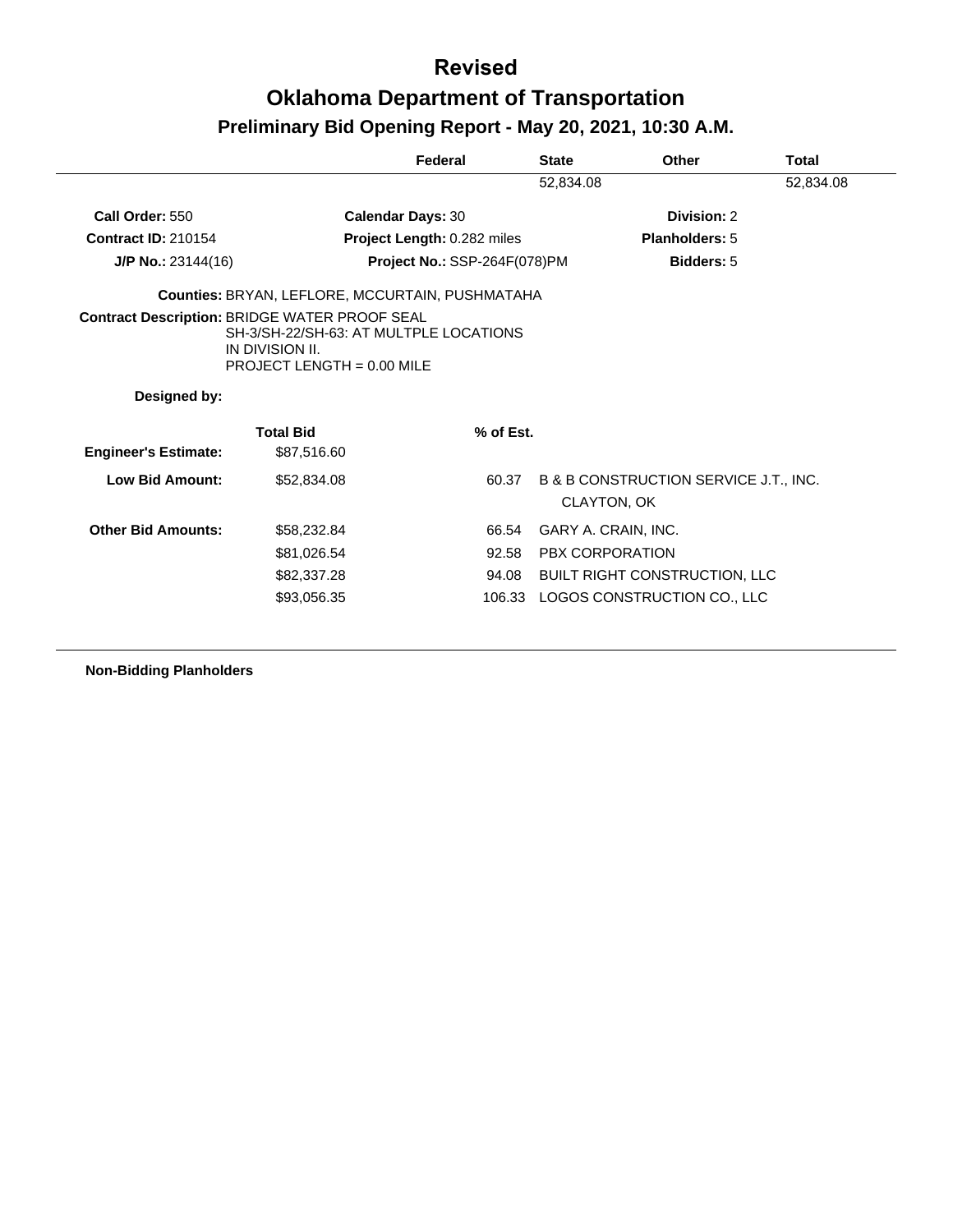|                             |                                                                                                                                                                                                                   | Federal                       | <b>State</b> | Other                                                       | <b>Total</b> |
|-----------------------------|-------------------------------------------------------------------------------------------------------------------------------------------------------------------------------------------------------------------|-------------------------------|--------------|-------------------------------------------------------------|--------------|
|                             |                                                                                                                                                                                                                   |                               |              | 232,649.80                                                  | 232,649.80   |
| Call Order: 555             | Calendar Days: 60                                                                                                                                                                                                 |                               |              | Division: 2                                                 |              |
| <b>Contract ID: 210155</b>  |                                                                                                                                                                                                                   | Project Length: 0.030 miles   |              | <b>Planholders: 7</b>                                       |              |
| $J/P$ No.: 32362(04)        |                                                                                                                                                                                                                   | Project No.: CIRB-264C(075)RB |              | <b>Bidders: 4</b>                                           |              |
|                             | <b>Counties: PUSHMATAHA</b>                                                                                                                                                                                       |                               |              |                                                             |              |
|                             | <b>Contract Description: BRIDGE REHABILITATION</b><br>COUNTY ROAD (JUMBO ROAD): OVER CLEAR<br>CREEK, 2.6 MILES AND 3.2 MILES SOUTH OF<br>THE INDIAN NATION TURNPIKE NEAR DAISY.<br>PROJECT LENGTH = $0.030$ MILES |                               |              |                                                             |              |
| Designed by:                |                                                                                                                                                                                                                   |                               |              |                                                             |              |
| <b>Engineer's Estimate:</b> | <b>Total Bid</b><br>\$268,333.00                                                                                                                                                                                  | % of Est.                     |              |                                                             |              |
| <b>Low Bid Amount:</b>      | \$232,649.80                                                                                                                                                                                                      | 86.70                         |              | B & B CONSTRUCTION SERVICE J.T., INC.<br><b>CLAYTON, OK</b> |              |
| <b>Other Bid Amounts:</b>   | \$324,998.41                                                                                                                                                                                                      |                               |              | 121.12 PBX CORPORATION                                      |              |
|                             | \$353,205.00                                                                                                                                                                                                      |                               |              | 131.63 BUILT RIGHT CONSTRUCTION, LLC                        |              |
|                             | \$422,577.00                                                                                                                                                                                                      |                               |              | 157.48 HUB Construction, Inc.                               |              |
|                             |                                                                                                                                                                                                                   |                               |              | (D)                                                         |              |

#### **Non-Bidding Planholders**

LOGOS CONSTRUCTION CO., LLC CONCRETE SERVICES CORPORATION HASKELL LEMON CONSTRUCTION CO.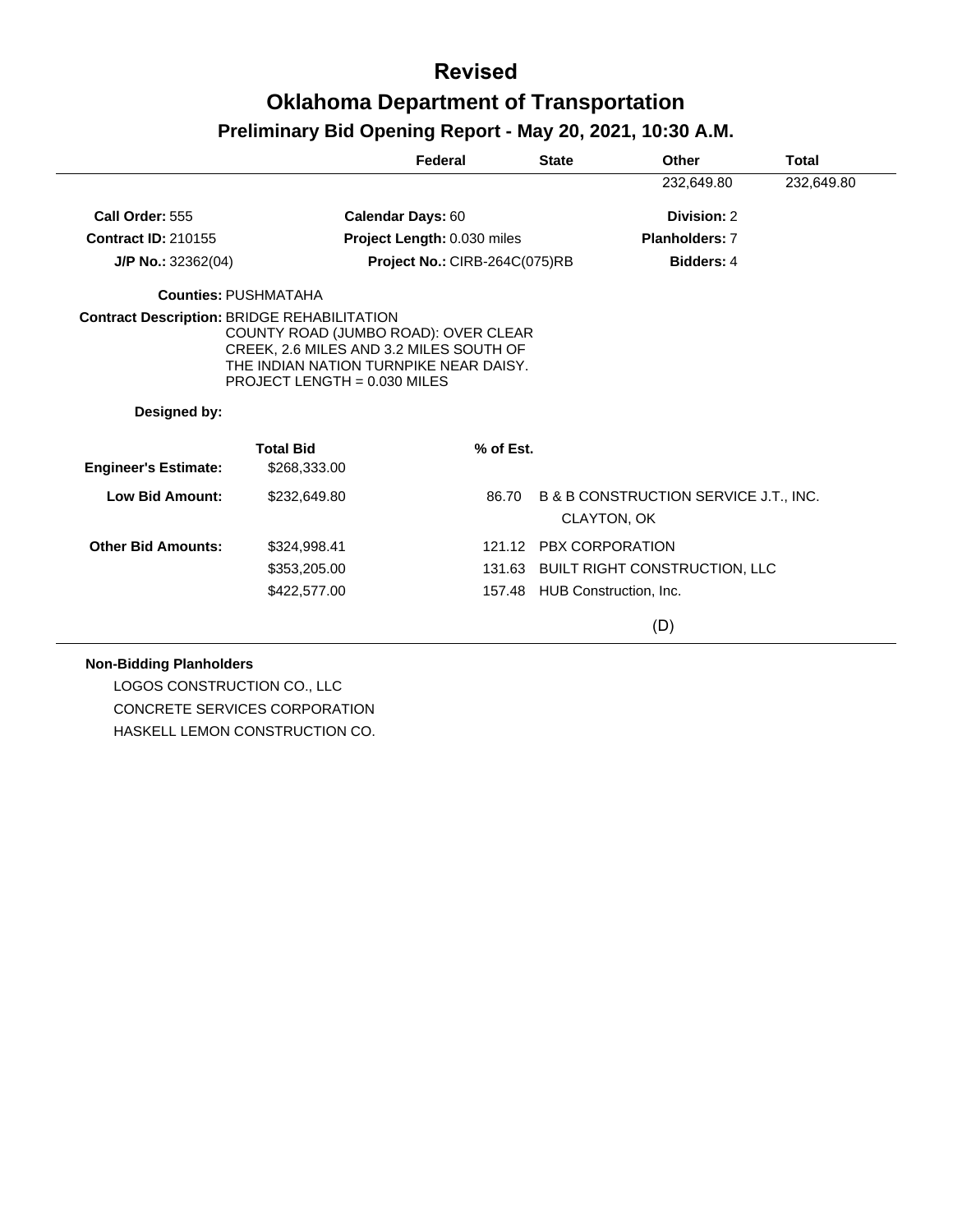|                             |                                                                                                                                                        | Federal                      | <b>State</b>           | <b>Other</b>                       | Total        |
|-----------------------------|--------------------------------------------------------------------------------------------------------------------------------------------------------|------------------------------|------------------------|------------------------------------|--------------|
|                             |                                                                                                                                                        | 1,225,445.49                 |                        |                                    | 1,225,445.49 |
| Call Order: 560             |                                                                                                                                                        | Completion Date: 10/31/2021  |                        | Division: 3                        |              |
| <b>Contract ID: 210156</b>  |                                                                                                                                                        | Project Length: 4.994 miles  |                        | <b>Planholders: 4</b>              |              |
| $J/P$ No.: 31827(04)        |                                                                                                                                                        | Project No.: STP-CRRS(019)PM |                        | <b>Bidders: 4</b>                  |              |
| Counties: SEMINOLE          |                                                                                                                                                        |                              |                        |                                    |              |
|                             | SH-56: FROM 0.8 MILES SOUTH OF THE SH-99A<br>JUNCTION, EXTEND NORTH IN CROMWELL.<br>PROJECT LENGTH = 4.990 MILES<br>Designed by: ODOT FIELD DIVISION 3 |                              |                        |                                    |              |
| <b>Engineer's Estimate:</b> | <b>Total Bid</b><br>\$1,060,173.80                                                                                                                     | % of Est.                    |                        |                                    |              |
| Low Bid Amount:             | \$1,225,445.49                                                                                                                                         |                              | ROSSCON, LLC<br>115.59 | MUSKOGEE, OK                       |              |
| <b>Other Bid Amounts:</b>   | \$1,243,440.68                                                                                                                                         |                              | 117.29                 | C-GAWF CONSTRUCTION, INC.          |              |
|                             | \$1,254,070.36                                                                                                                                         |                              | 118.29                 | HASKELL LEMON CONSTRUCTION CO.     |              |
|                             | \$1,441,932.05                                                                                                                                         |                              | 136.01                 | T.J. CAMPBELL CONSTRUCTION COMPANY |              |

**Non-Bidding Planholders**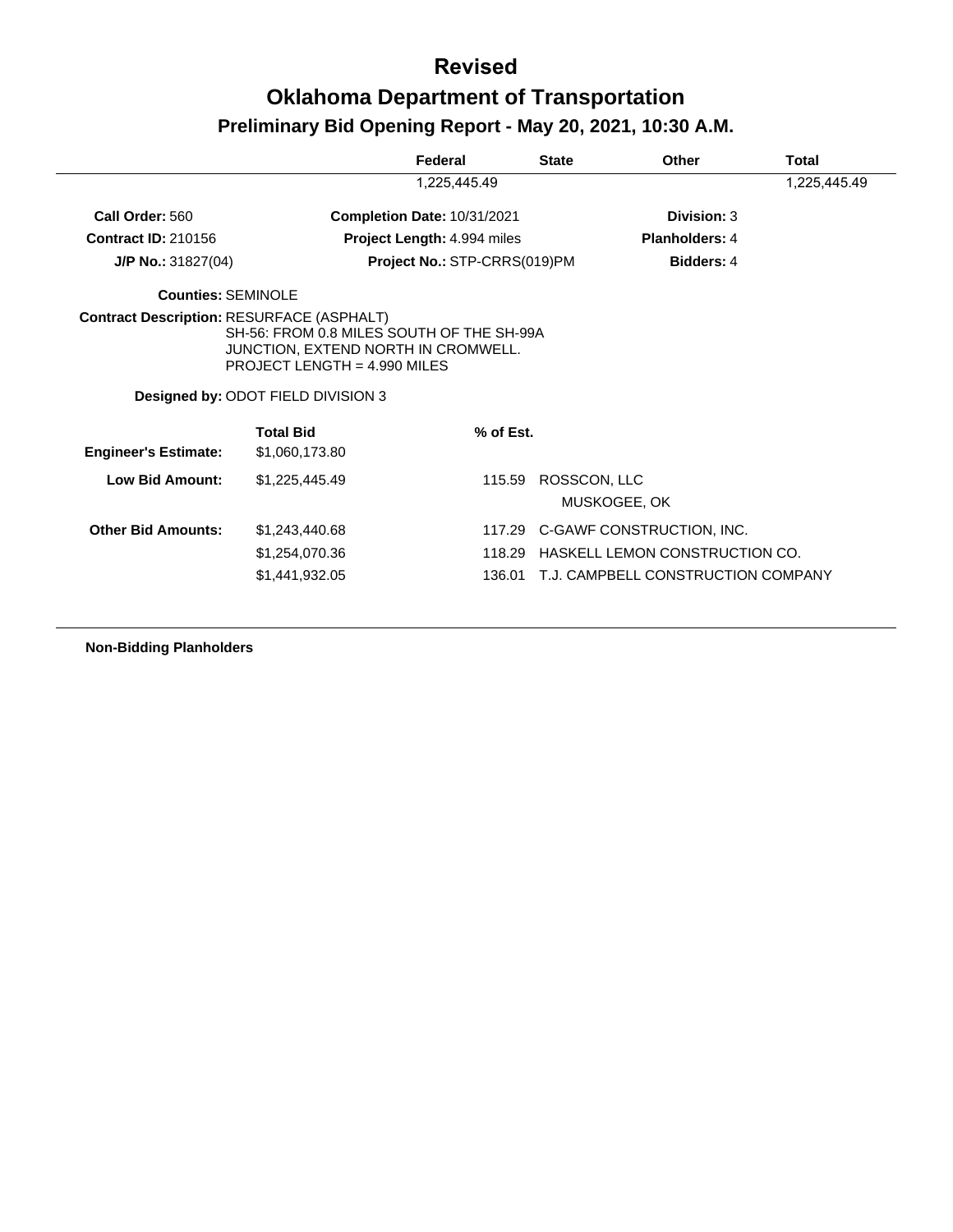#### **Revised**

### **Oklahoma Department of Transportation Preliminary Bid Opening Report - May 20, 2021, 10:30 A.M.**

|                             |                                                                                                                                                                                                                         | Federal                             | <b>State</b>       | Other                                    | Total     |
|-----------------------------|-------------------------------------------------------------------------------------------------------------------------------------------------------------------------------------------------------------------------|-------------------------------------|--------------------|------------------------------------------|-----------|
|                             |                                                                                                                                                                                                                         |                                     | 87,288.00          |                                          | 87,288.00 |
| Call Order: 565             | <b>Calendar Days: 180</b>                                                                                                                                                                                               |                                     |                    | Division: 7                              |           |
| <b>Contract ID: 210157</b>  |                                                                                                                                                                                                                         | <b>Project Length: 5.890 miles</b>  |                    | <b>Planholders: 6</b>                    |           |
| $J/P$ No.: 29657(14)        |                                                                                                                                                                                                                         | <b>Project No.: SSP-269B(087)RW</b> |                    | <b>Bidders: 3</b>                        |           |
| <b>Counties: STEPHENS</b>   |                                                                                                                                                                                                                         |                                     |                    |                                          |           |
|                             | <b>Contract Description: RIGHT-OF-WAY CLEARANCE</b><br>SH-29: FROM 11.5 MILES EAST OF THE US-81<br>JUNCTION, EXTEND EAST NEAR BRAY.<br>PROJECT LENGTH = $5.890$ MILES<br><b>Designed by: ODOT RIGHT-OF-WAY DIVISION</b> |                                     |                    |                                          |           |
|                             | <b>Total Bid</b>                                                                                                                                                                                                        | % of Est.                           |                    |                                          |           |
| <b>Engineer's Estimate:</b> | \$131,100.00                                                                                                                                                                                                            |                                     |                    |                                          |           |
| Low Bid Amount:             | \$87,288.00                                                                                                                                                                                                             | 66.58                               | LLC.<br>SPERRY, OK | ROBIN HAUSNER HOUSE MOVERS & DEMOLITION. |           |
| <b>Other Bid Amounts:</b>   | \$97,500.00                                                                                                                                                                                                             | 74.37                               |                    | <b>BUILT RIGHT CONSTRUCTION, LLC</b>     |           |
|                             | \$200,000.00                                                                                                                                                                                                            | 152.56                              |                    | CONCRETE SERVICES CORPORATION            |           |

#### **Non-Bidding Planholders**

THE CUMMINS CONSTRUCTION CO., INC. SCHIRALLI CONSTRUCTION CORP. M & M WRECKING, INC.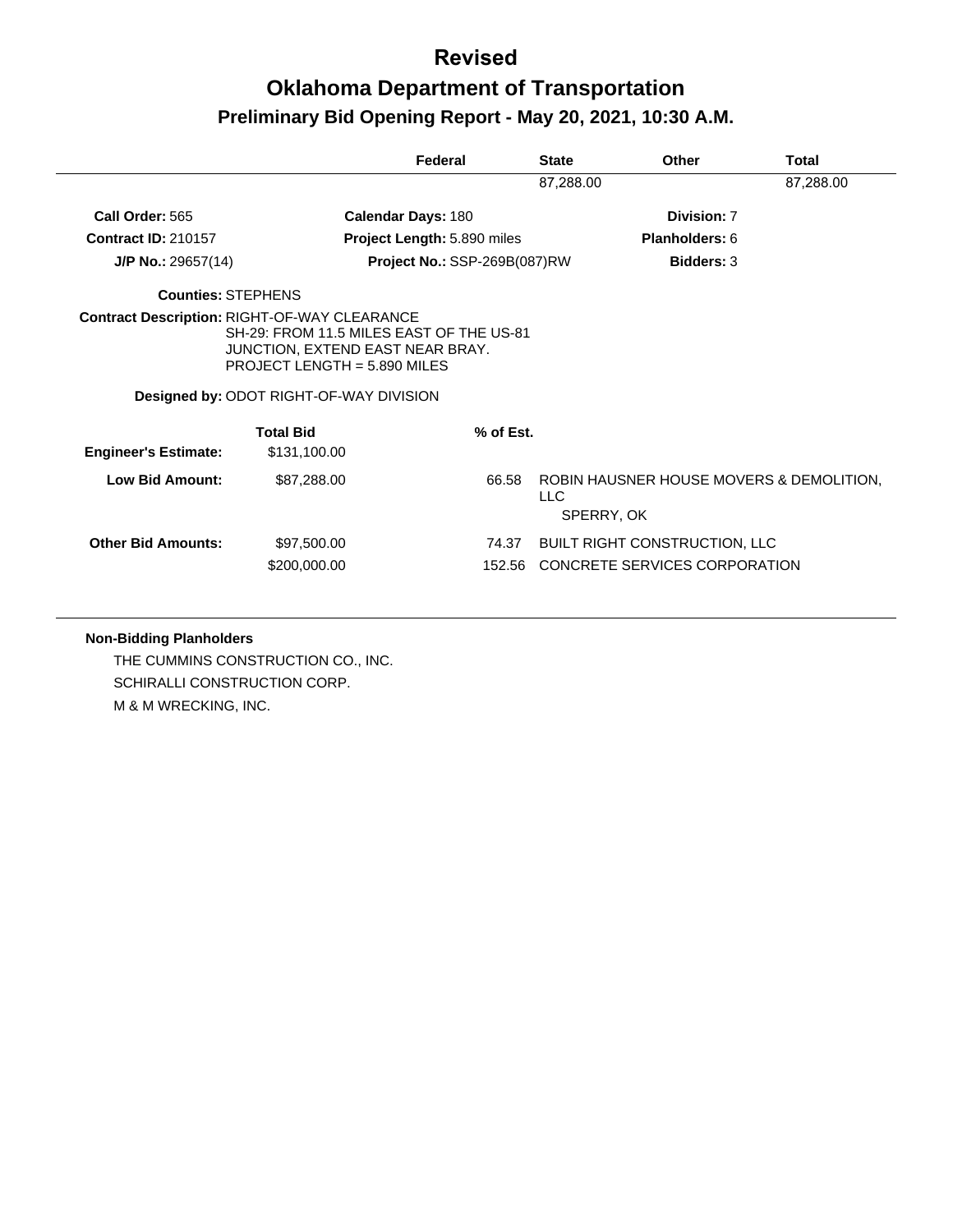|                                             |                                                                                                                                               | Federal                             | <b>State</b>             | <b>Other</b>                         | <b>Total</b> |
|---------------------------------------------|-----------------------------------------------------------------------------------------------------------------------------------------------|-------------------------------------|--------------------------|--------------------------------------|--------------|
|                                             |                                                                                                                                               | 710,605.84                          |                          | 177,651.46                           | 888,257.30   |
| Call Order: 570                             |                                                                                                                                               | <b>Calendar Days: 120</b>           |                          | Division: 5                          |              |
| <b>Contract ID: 210158</b>                  |                                                                                                                                               | <b>Project Length: 0.233 miles</b>  |                          | <b>Planholders: 11</b>               |              |
| $J/P$ No.: 30700(04)                        |                                                                                                                                               | <b>Project No.: STP-271C(069)CI</b> |                          | Bidders: 7                           |              |
| <b>Counties: TILLMAN</b>                    |                                                                                                                                               |                                     |                          |                                      |              |
| Contract Description: BRIDGE AND APPROACHES | COUNTY ROAD (NS-245): OVER DEEP RED<br>CREEK, 6.3 MILES NORTH OF THE US-70<br><b>JUNCTION NEAR GRANDFIELD.</b><br>PROJECT LENGTH = 0.208 MILE |                                     |                          |                                      |              |
|                                             | <b>Designed by: CIRCUIT ENGINEERING DISTRICT #7</b>                                                                                           |                                     |                          |                                      |              |
|                                             | <b>Total Bid</b>                                                                                                                              | % of Est.                           |                          |                                      |              |
| <b>Engineer's Estimate:</b>                 | \$966,243.00                                                                                                                                  |                                     |                          |                                      |              |
| <b>Low Bid Amount:</b>                      | \$888,257.30                                                                                                                                  | 91.93                               |                          | SEWELL BROS., INC.                   |              |
|                                             |                                                                                                                                               |                                     |                          | OKLAHOMA CITY, OK                    |              |
| <b>Other Bid Amounts:</b>                   | \$931,162.70                                                                                                                                  | 96.37                               |                          | K & R BUILDERS, INC.                 |              |
|                                             | \$948,970.65                                                                                                                                  | 98.21                               |                          | <b>H &amp; H BRIDGE COMPANY</b>      |              |
|                                             | \$979,320.85                                                                                                                                  |                                     | 101.35 RRY SERVICES LLC  |                                      |              |
|                                             | \$997,944.15                                                                                                                                  |                                     | 103.28 L & N BRIDGE, LLC |                                      |              |
|                                             | \$1,007,178.53                                                                                                                                |                                     |                          | 104.24 BRIDGECO CONTRACTORS, INC.    |              |
|                                             | \$1,032,465.70                                                                                                                                |                                     |                          | 106.85 BUILT RIGHT CONSTRUCTION, LLC |              |
|                                             |                                                                                                                                               |                                     |                          | (D)                                  |              |

#### **Non-Bidding Planholders**

CONCRETE SERVICES CORPORATION HASKELL LEMON CONSTRUCTION CO. FRONTIER BRIDGE, INC. B & B CONSTRUCTION SERVICE J.T., INC.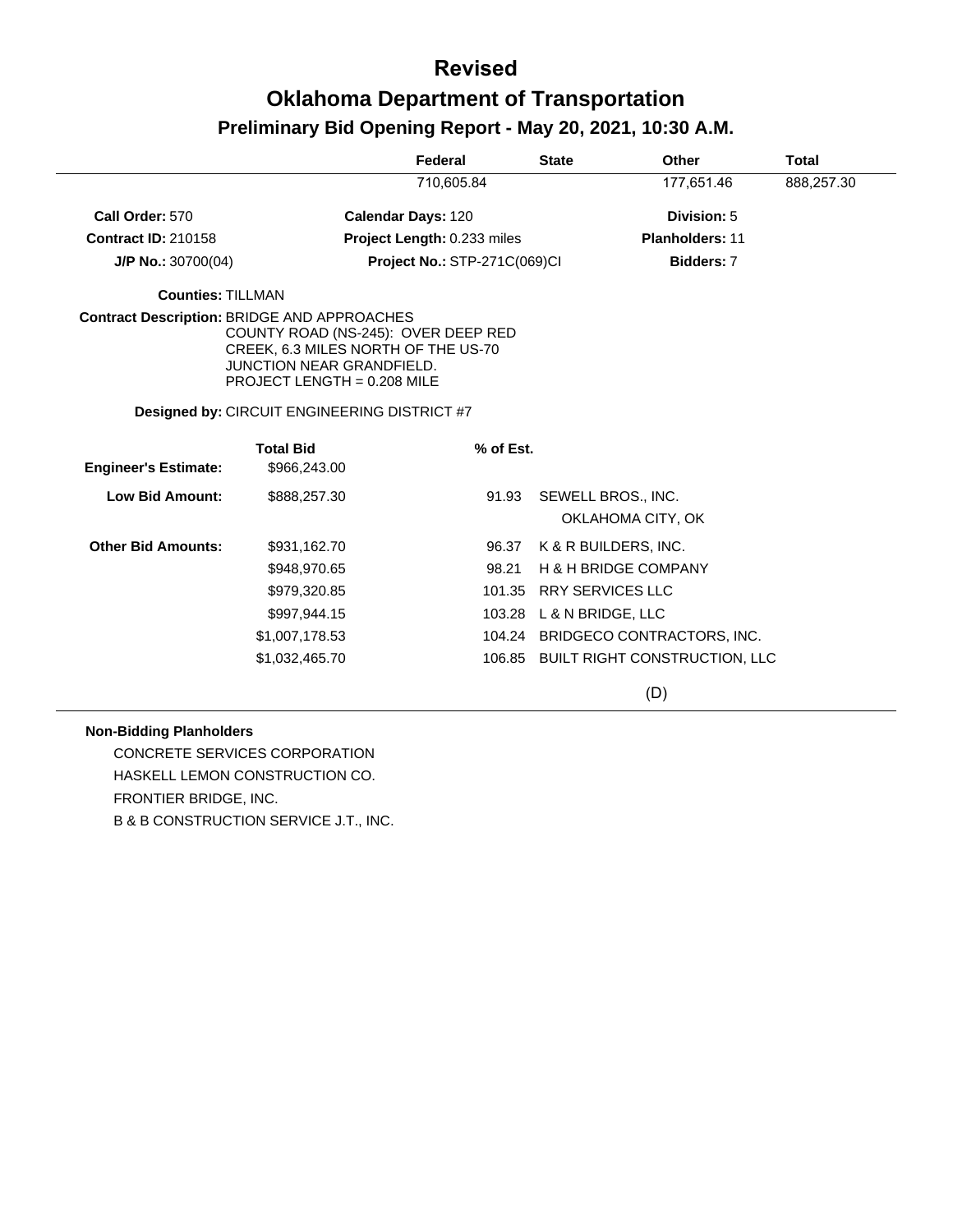|                             |                                                     | Federal                            | <b>State</b> | Other                                                             | <b>Total</b> |
|-----------------------------|-----------------------------------------------------|------------------------------------|--------------|-------------------------------------------------------------------|--------------|
|                             |                                                     | 931,900.80                         |              | 232,975.20                                                        | 1,164,876.00 |
| Call Order: 575             |                                                     | <b>Calendar Days: 60</b>           |              | Division: 8                                                       |              |
| <b>Contract ID: 210042</b>  |                                                     | <b>Project Length: 1.820 miles</b> |              | <b>Planholders: 3</b>                                             |              |
| $J/P$ No.: 33316(04)        |                                                     | Project No.: NHPP-272N(325)IG      |              | <b>Bidders: 2</b>                                                 |              |
| <b>Counties: TULSA</b>      |                                                     |                                    |              |                                                                   |              |
| Designed by:                | SOUTHEAST IN TULSA.<br>PROJECT LENGTH = 1.820 MILES |                                    |              | US-64/SH-51 (BROKEN ARROW EXPRESSWAY): FROM PEORIA AVENUE, EXTEND |              |
| <b>Engineer's Estimate:</b> | <b>Total Bid</b><br>\$961,838.00                    | $%$ of Est.                        |              |                                                                   |              |
| <b>Low Bid Amount:</b>      | \$1,164,876.00                                      | 121.11                             |              | <b>TRAFFIC &amp; LIGHTING SYSTEMS, LLC</b><br>OKLAHOMA CITY, OK   |              |
| <b>Other Bid Amounts:</b>   | \$1,478,465.40                                      |                                    |              | 153.71 TRAFFIC SIGNALS, INC.                                      |              |
|                             |                                                     |                                    |              | (B)                                                               |              |

**Non-Bidding Planholders**

MIDSTATE TRAFFIC CONTROL, INC.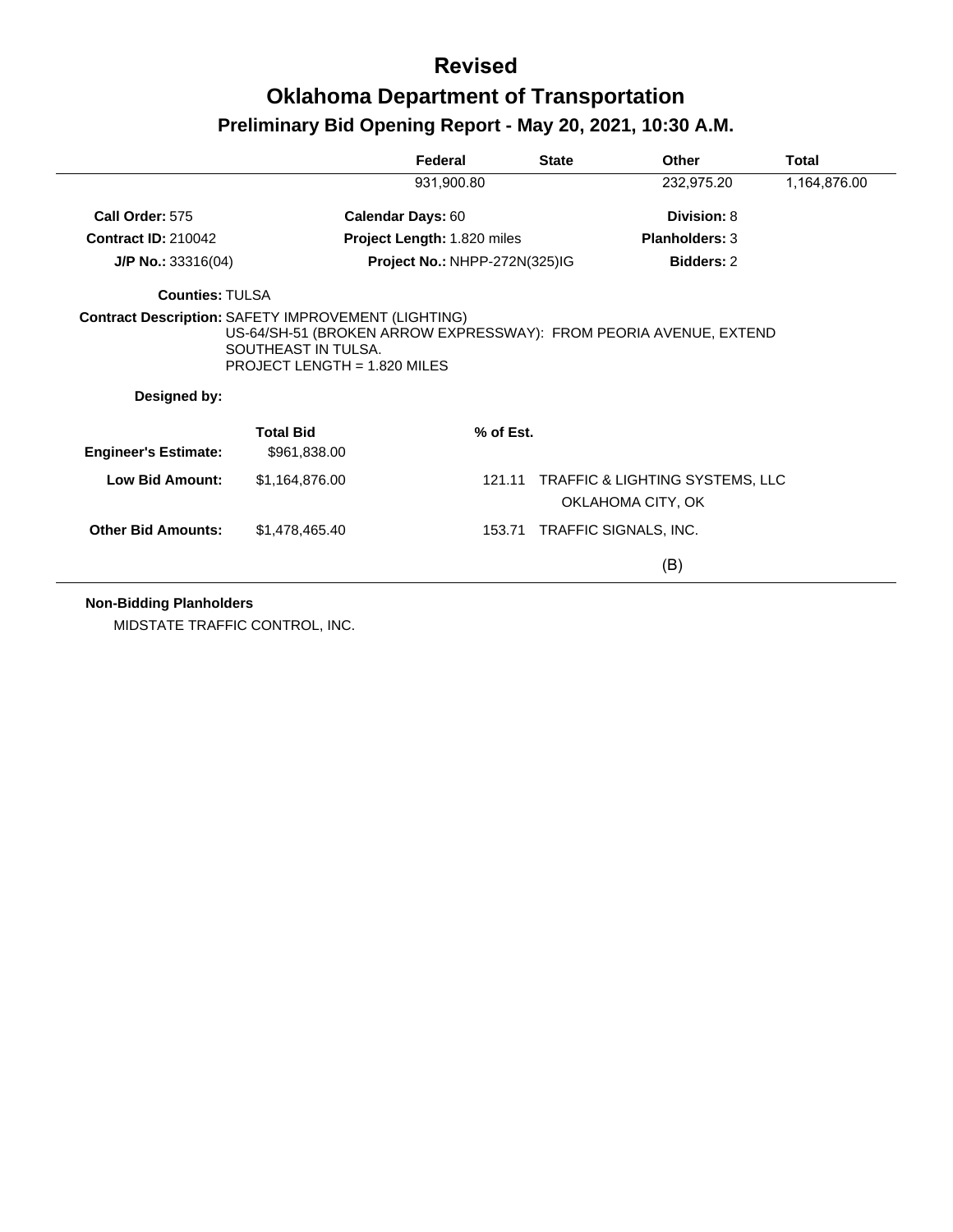|                             |                                                                                                                                                         | Federal                      | <b>State</b> | Other                                                 | <b>Total</b> |
|-----------------------------|---------------------------------------------------------------------------------------------------------------------------------------------------------|------------------------------|--------------|-------------------------------------------------------|--------------|
|                             |                                                                                                                                                         |                              | 51,021.59    |                                                       | 51,021.59    |
| Call Order: 580             | Calendar Days: 15                                                                                                                                       |                              |              | Division: 8                                           |              |
| <b>Contract ID: 210159</b>  |                                                                                                                                                         | Project Length: 0.038 miles  |              | Planholders: 6                                        |              |
| $J/P$ No.: 35010(04)        |                                                                                                                                                         | Project No.: SAP-019N(147)ES |              | <b>Bidders: 4</b>                                     |              |
| <b>Counties: TULSA</b>      |                                                                                                                                                         |                              |              |                                                       |              |
| Designed by:                | CITY STREET (65TH W AVENUE): REPAIR VEHICLE<br>IMPACT DAMAGE OVER US-64, 5.8 MILES<br>NORTH OF 1-44 NEAR SAND SPRINGS.<br>PROJECT LENGTH = $0.00$ MILES |                              |              |                                                       |              |
|                             |                                                                                                                                                         |                              |              |                                                       |              |
| <b>Engineer's Estimate:</b> | <b>Total Bid</b><br>\$62,588.70                                                                                                                         | % of Est.                    |              |                                                       |              |
| Low Bid Amount:             | \$51,021.59                                                                                                                                             | 81.52                        |              | GIBSON & ASSOCIATES, INC.<br><b>BALCH SPRINGS, TX</b> |              |
| <b>Other Bid Amounts:</b>   | \$71,787.48                                                                                                                                             |                              |              | 114.70 BUILT RIGHT CONSTRUCTION, LLC                  |              |
|                             | \$75,155.86                                                                                                                                             |                              |              | 120.08 B & B CONSTRUCTION SERVICE J.T., INC.          |              |
|                             | \$191,348.48                                                                                                                                            |                              |              | 305.72 LOGOS CONSTRUCTION CO., LLC                    |              |

#### **Non-Bidding Planholders**

M & J CONSTRUCTION COMPANY OF PINELLAS COUNTY, INC. SOUTHERN ROAD & BRIDGE, LLC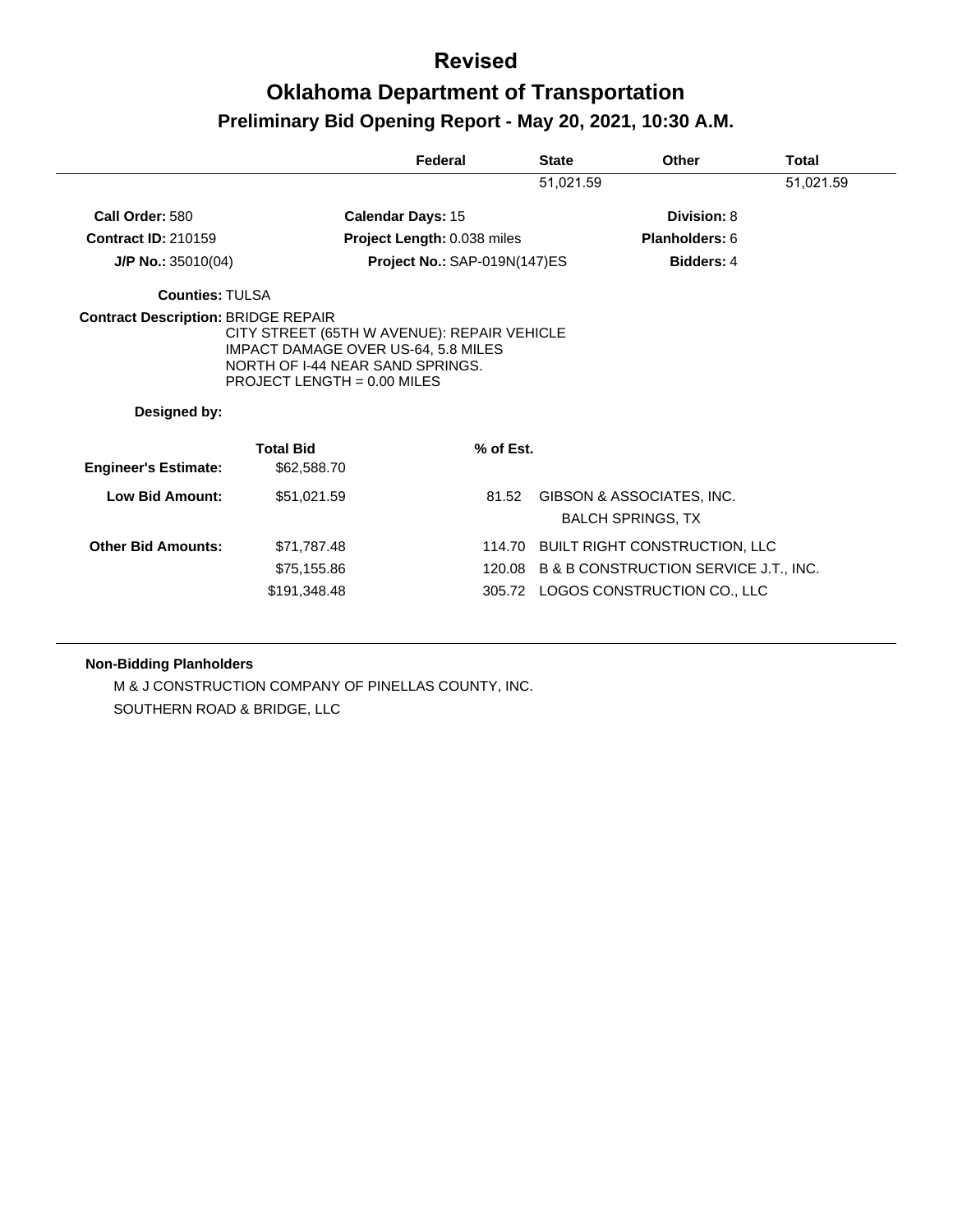|                             |                                                                                    | Federal                       | <b>State</b> | <b>Other</b>            | <b>Total</b> |
|-----------------------------|------------------------------------------------------------------------------------|-------------------------------|--------------|-------------------------|--------------|
|                             |                                                                                    | 3,157,000.00                  |              |                         | 3,157,000.00 |
| Call Order: 585             |                                                                                    | <b>Calendar Days: 45</b>      |              | <b>Division: 1</b>      |              |
| <b>Contract ID: 210160</b>  |                                                                                    | Project Length: 2.047 miles   |              | <b>Planholders: 5</b>   |              |
| $J/P$ No.: 32104(04)        |                                                                                    | Project No.: NHPP-CRRS(007)PM |              | <b>Bidders: 2</b>       |              |
|                             | <b>Counties: MUSKOGEE, WAGONER</b>                                                 |                               |              |                         |              |
|                             | US-69: FROM THE MUSKOGEE COUNTY LINE, EXTEND NORTH.                                |                               |              |                         |              |
|                             | PROJECT LENGTH = $2.047$ MILES<br><b>Designed by: ODOT ROADWAY DESIGN DIVISION</b> |                               |              |                         |              |
| <b>Engineer's Estimate:</b> | <b>Total Bid</b><br>\$3,177,254.76                                                 | $%$ of Est.                   |              |                         |              |
| <b>Low Bid Amount:</b>      | \$3,157,000.00                                                                     | 99.36                         | TULSA, OK    | BECCO CONTRACTORS, INC. |              |

#### **Non-Bidding Planholders**

KOSS CONSTRUCTION COMPANY & SUBSIDIARY ROSSCON, LLC C-GAWF CONSTRUCTION, INC.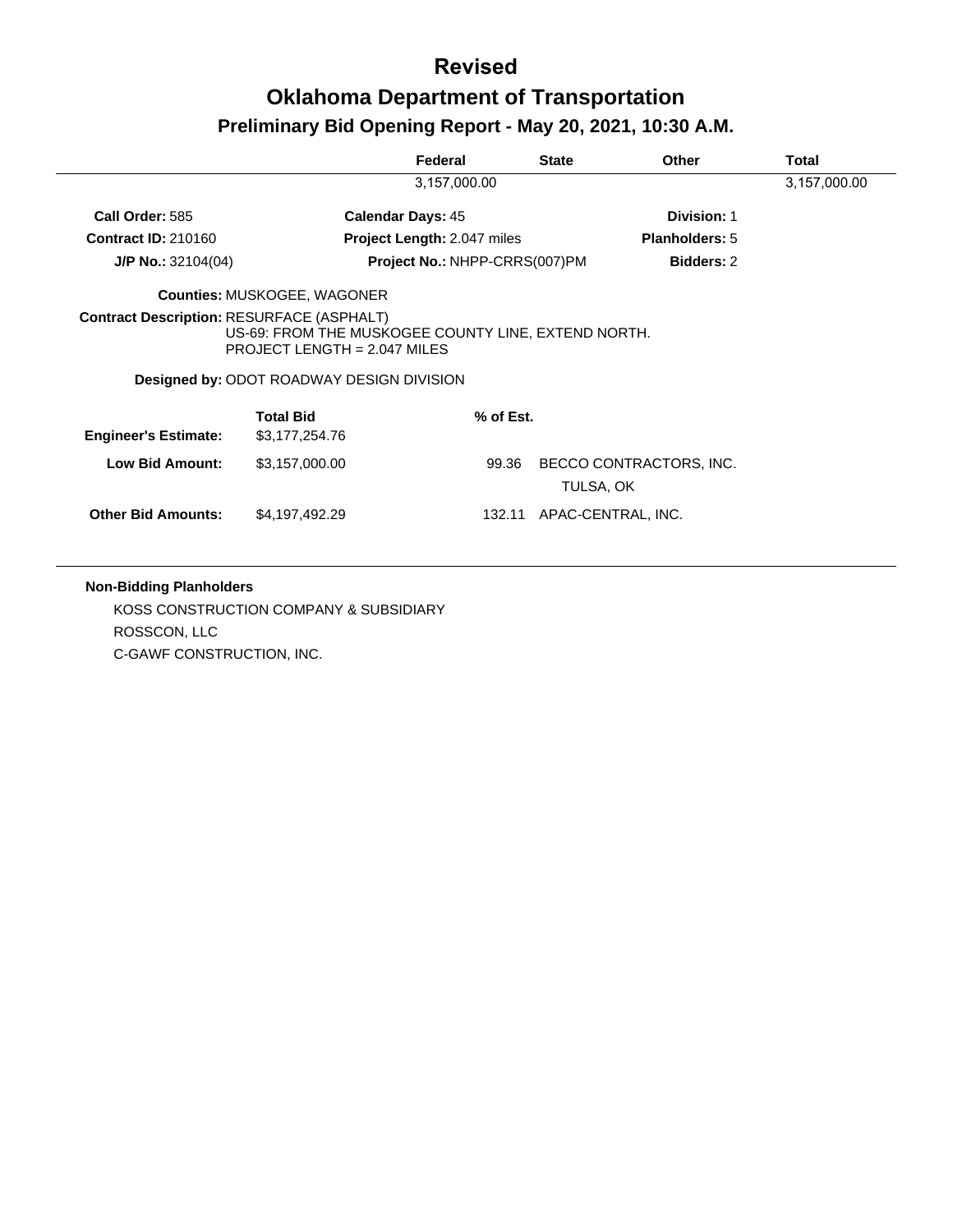|                                                  |                                                                                                                                                     | Federal                            | <b>State</b> | <b>Other</b>                       | Total        |
|--------------------------------------------------|-----------------------------------------------------------------------------------------------------------------------------------------------------|------------------------------------|--------------|------------------------------------|--------------|
| Rejected                                         |                                                                                                                                                     | 1,802,165.00                       |              |                                    | 1,802,165.00 |
| Call Order: 590                                  |                                                                                                                                                     | <b>Completion Date: 10/31/2021</b> |              | <b>Division: 6</b>                 |              |
| <b>Contract ID: 210161</b>                       |                                                                                                                                                     | <b>Project Length: 5.840 miles</b> |              | <b>Planholders: 3</b>              |              |
| $J/P$ No.: 31766(04)                             |                                                                                                                                                     | Project No.: STP-CRRS(011)PM       |              | <b>Bidders: 1</b>                  |              |
| <b>Counties: WOODS</b>                           |                                                                                                                                                     |                                    |              |                                    |              |
| <b>Contract Description: RESURFACE (ASPHALT)</b> | US-64: FROM 3.0 MILES WEST OF THE SH-14<br>JUNCTION, EXTEND EAST NEAR ALVA.<br>PROJECT LENGTH = $5.840$ MILES<br>Designed by: ODOT FIELD DIVISION 6 |                                    |              |                                    |              |
| <b>Engineer's Estimate:</b>                      | <b>Total Bid</b><br>\$1,479,880.00                                                                                                                  | % of Est.                          |              |                                    |              |
| <b>Low Bid Amount:</b>                           | \$1,802,165.00                                                                                                                                      | 121.78                             |              | THE CUMMINS CONSTRUCTION CO., INC. |              |

#### **Non-Bidding Planholders**

J & R SAND COMPANY, INC. VENTURE CORPORATION DBA V. C. O. PAVING